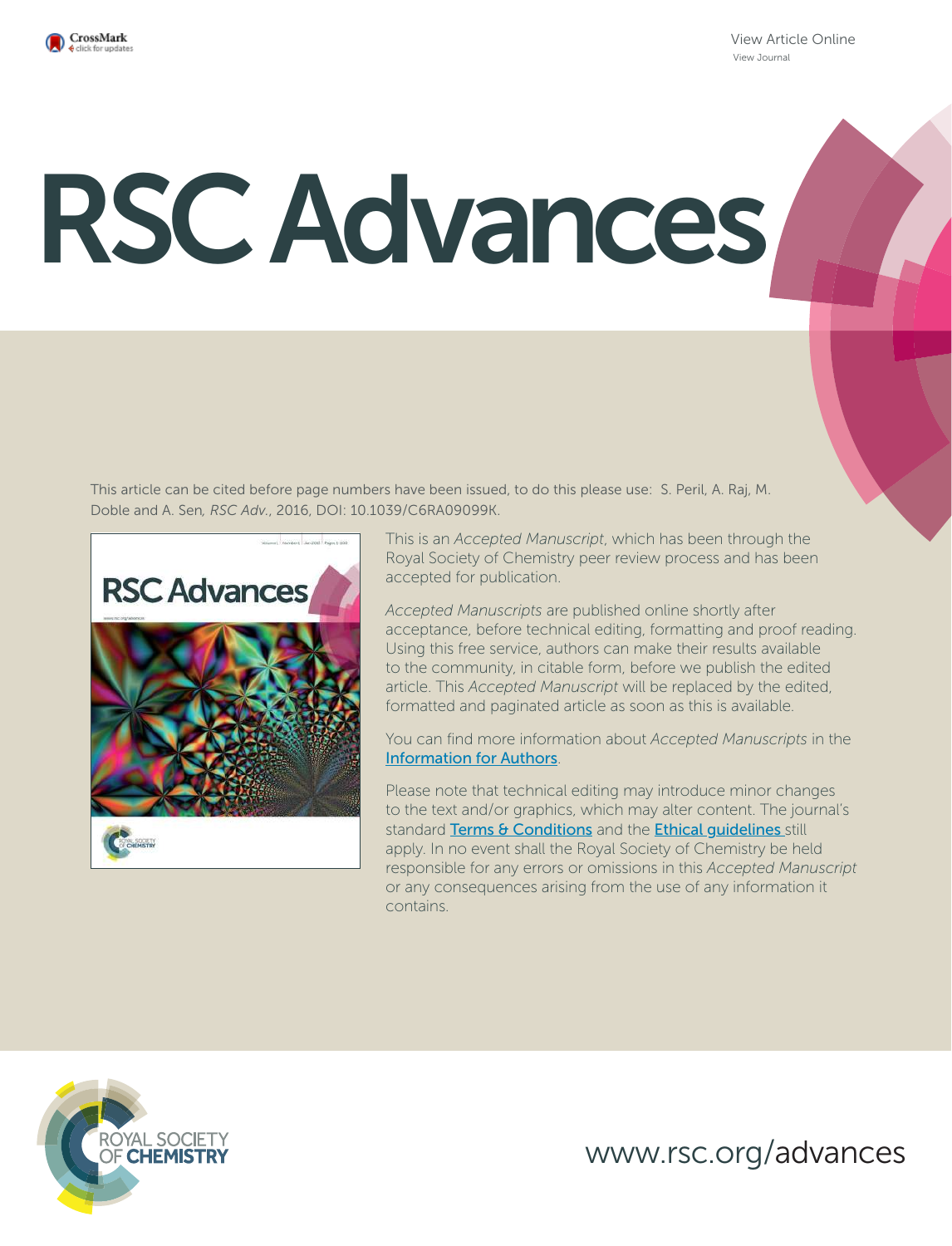# 1 Characterization and sorting of cells based on stiffness contrast in a 2 microfluidic channel

3 P. Sajeesh<sup>1</sup>, A. Raj<sup>1</sup>, M. Doble<sup>2</sup>, A. K. Sen<sup>1,\*</sup>

4 *<sup><i>I*</sup>Department of Mechanical Engineering, Indian Institute of Technology Madras, Chennai-600036, India 5 *<sup>2</sup>Department of Biotechnology, Indian Institute of Technology Madras, Chennai-600036, India* 

7 \*Author to whom correspondence should be addressed. Email: ashis@iitm.ac.in

# 8

6

Published on 29 July 2016. Downloaded by Northern Illinois University on 01/08/2016 15:43:37.

Published on 29 July 2016. Downloaded by Northern Illinois University on 01/08/2016 15:43:37

This paper reports the characterization and sorting of cells based on stiffness contrast. Cell stiffness is characterized in terms of elastic modulus, deformability index and hydrodynamic resistance. For different cell types, elastic modulus is measured using nanoindentation experiments on AFM and deformability index of cells is measured by hydrodynamic stretching of the cells in a flow focusing microchannel device. Hydrodynamic resistance of cells is obtained by measuring 13 the excess pressure drop across a segment of a microchannel and correlated with cell size  $\rho_c$  and elastic modulus  $E_c^*$  using a large set of experimental data. The highly-invasive malignant breast cancer cells MDA MB 231, non-invasive malignant breast cancer cells MCF 7, human promyelocytic leukaemia cells HL 60 and the cervical cancer cells HeLa are considered in the present study. A microfluidic device with focusing and spacing control for stiffness based sorting of cells is designed and fabricated. Experiments are performed to demonstrate cell sorting and charcterize the device performance in terms of sorting efficiency, which was found to depend on the stiffness contrast. The proposed device has potential to be used as a lab on chip diagnostic tool for sorting of diseased cells from healthy cells based on stiffness contrast. 20

# 21

22 Lab on Chip (LOC) devices are widely used in healthcare, research and industry for the sorting of micron sized objects such as cells, droplets and particles into distinct populations<sup> $1-3$ </sup>. The variations in the physical properties of cells viz. size, 24 shape, stiffness and optical properties can be used as biomarkers to detect various diseases including malaria, sickle cell 25 anaemia, cancer and  $HIV^{4-8}$ . The size and stiffness of healthy cells get modified in case of diseases though abnormalities in 26 cytoskeleton structure. For example, when Red Blood Cells (RBCs) are infected with malarial parasites, the RBCs tend to  $27$  block the blood capillaries due to increased stiffness<sup>9,10</sup>. In sickle cell anaemia, due to the aggregation and polymerization 28 of haemoglobin molecules, the rigidity of RBCs increases<sup>11-13</sup>. The size of a sickle cell is smaller and has different 29 morphology as compared to a healthy cell. Similarly, epithelial cancer cells MCF 7 have larger size and higher 30 deformability as compared to healthy cells MCF  $10A<sup>14</sup>$ . The average elastic modulus of lymphocytes is two-fold higher 31 . than that of Jukart cells<sup>15</sup>. This increased stiffness is because of the change in the cytoskeletal structure from an organized 32 state to an irregular state. Also, stiffness of RBCs decreases due to hemodynamic alterations and micro-circulatory<br>33 disturbances during the course of Systemic Inflammatory Response Syndrome (SIRS) especially sepsis<sup>1</sup> disturbances during the course of Systemic Inflammatory Response Syndrome (SIRS) especially sepsis<sup>16</sup>.

34 Invasiveness of a cancer cell can also be related with its stiffness. Highly invasive malignant human breast cancer cell line 35 MDA MB 231 has lower Young's modulus than that of non-invasive malignant cancer cell line MCF 7, which is further 36 lower than that of benign cells MCF  $10A<sup>17</sup>$ . Also, it is reported that human myeloid HL 60 cells are eighteen-times stiffer 37 than lymphoid leukaemia Jurkat cells and six-times stiffer than neutrophils<sup>18</sup>. Atomic Force Microscopy (AFM) studies have shown that Young's modulus of HeLa cells is much higher than most of the other cancer cell lines<sup>19</sup>. Although, in 39 most cases, the healthy cells are stiffer as compared to the breast and lung cancer cells, lymphocytes from patients with 40 chronic lymphocytic leukaemia have higher stiffness as compared to those from healthy donors<sup>20</sup>. Certain studies 41 emphasise that cancer cells become slightly stiffer as they proceed towards the final metastatic state $^{21}$ . Thus, size and 42 stiffness of cells can be used as biomarkers for the detection of different diseases and their invasiveness.

Entry and transit time<sup>22</sup> required for a cell to pass through a constriction in a microchannel can be related with its stiffness, but such parameters get affected by the size and the frictional properties of the cells and the channel wall<sup>23</sup>. Cells with more metastatic potential show faster entry and transit velocities compared to cells with lower more metastatic potential show faster entry and transit velocities compared to cells with lower potential, due to both 46 increased deformability and reduced friction. Although, micropipette aspiration $24$  is one of the established methods to 47 evaluate surface tension (or cortical tension) of cell membrane as a deformability parameter, stiffness of entire cell 48 (including membrane, nucleus and cytoskeleton) can be indicated by its Young's modulus. In AFM studies, nano-49 indentation curves, which are generated by vertical 'tip-cell' interaction without any lateral movement of the tip, are 50 analysed to estimate the Young's modulus of cell lines<sup>25</sup>. A comparison of the Young's modulus values of different cell 51 lines from AFM measurements reported in different literatures may not provide an accurate comparison of their stiffness 52 since the values strongly depend on the loading rate of AFM probe<sup>26</sup>, the method by which the cells are immobilized on a 53 substrate and the depth of indentation on the cells. Thus we perform AFM measurements on different cells by keeping all the above parameters fixed. Although previous works showed that the stiffness of a cell is independent of its cell size<sup>27</sup> 55 recently it is reported that there exist an inverse relationship between the size and deformability of cells<sup>28</sup> i.e. smaller cells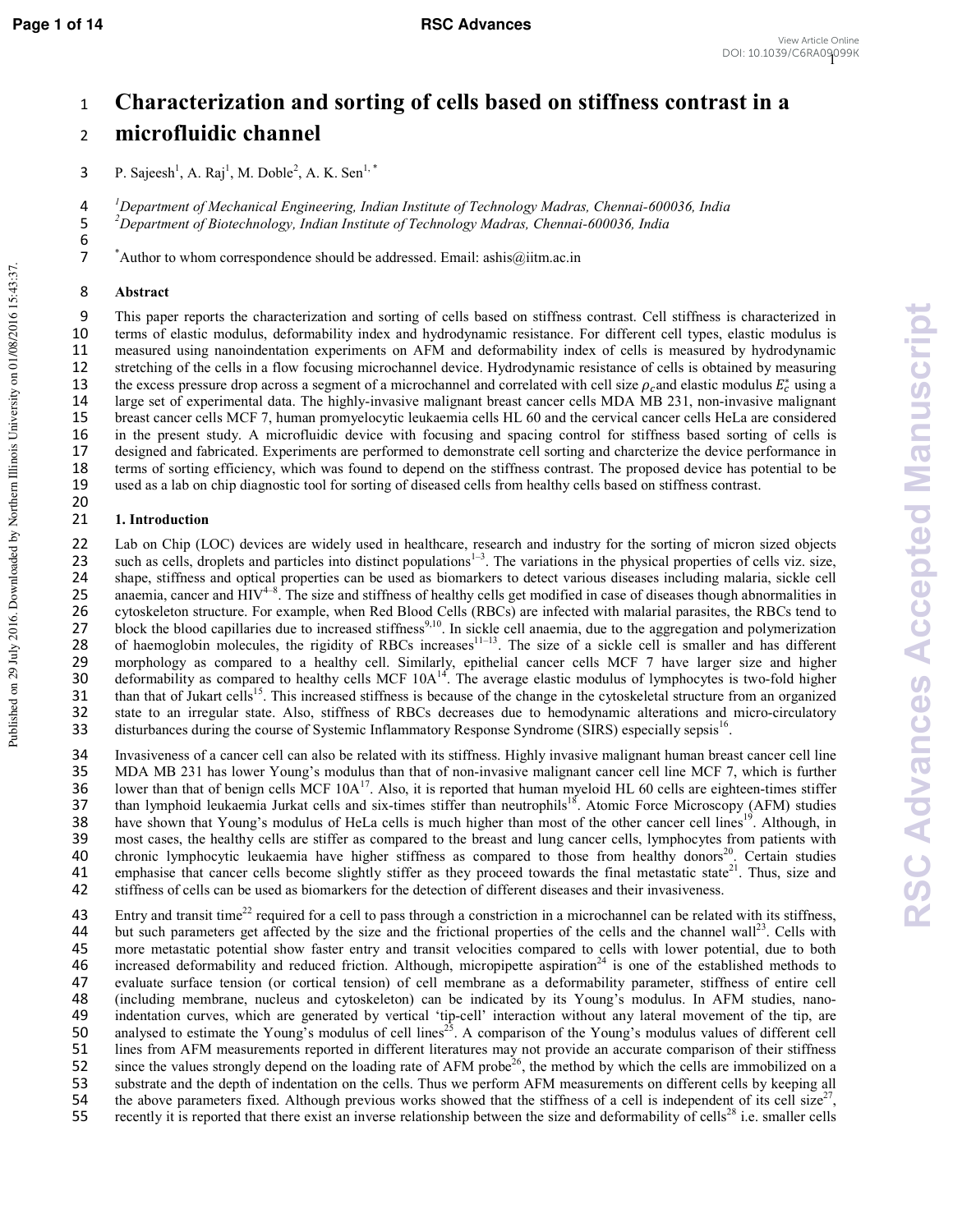3 A detailed review of the various active and passive techniques that are used for sorting of microparticles is reported in 4 . Iterature<sup>2,3</sup>. In point of care LOC devices, passive sorting mechanisms are preferred in order to overcome the limitations of 5 the active methods in terms of process and fabrication complexity and cost. Various passive separation and sorting 6 methods<sup>29</sup> including pinched flow fractionation (PFF), cross flow filtration, hydrodynamic filtration have been used for the 7 sorting of droplets and cells based on size. However, such methods cannot be used for the sorting of cells based on 8 stiffness. Although, Deterministic Lateral Displacement (DLD) devices can be used to sort cells based on size, shape and deformability<sup>30</sup>, the fabrication of closely spaced posts inside microchannels is challenging and deformability<sup>30</sup>, the fabrication of closely spaced posts inside microchannels is challenging and there is higher chance of 10 clogging at higher sample concentrations. Inertial focussing<sup>31</sup> method is also used for sorting of cells based on stiffness in<br>11 which the cells are focussed at different lateral positions inside the microchannel owin which the cells are focussed at different lateral positions inside the microchannel owing to the balance between 12 deformability induced lift forces (which is function of cell stiffness) $32$ , shear induced and wall induced lift forces. The 13 sorting efficiency can be affected by the change in the shape of the cells due to the variation in deformability induced lift force acting on the cells<sup>33</sup>. Hydrodynamic resistance offered by objects inside a microchannel can be considered as a 15 biomarker for cells of different size and deformability $34,35$ . Here, we report a passive sorting technique that has the 16 advantages of both hydrodynamic filtration (reduced clogging) and hydrodynamic resistance<sup>36</sup> (stiffness as a marker) 17 methods. The present technique requires much smaller device foot print as compared to that required in case of 18 hydrodynamic filtration. Focusing and spacing control modules used in the proposed device can handle the higher sample 19 concentrations to provide high throughput.

In this work, we report characterization and sorting of cells based on stiffness contrast. First, materials and methods used in the experiments are detailed. A protocol for measuring the Young's modulus of cells using nanoindentation experiment on AFM is enumerated. Stiffness of cells is further quantified with the hydrodynamic stretching and deformability index (D.I). Further, the hydrodynamic resistance offered by various cell lines inside the microchannel were measured and correlated with cell size and stiffness. Next, the details of the device layout and operating principle are described. Finally, experimental results for sorting of different types of cells and the corresponding sorting efficiency are presented.

# 26 2. Materials and methods

To demonstrate sorting of cells based on stiffness contrast, samples of different cell lines of same size but different stiffness were used. To characterize the stiffness of different cell lines, cervical cancer cells HeLa, metastatic breast cancer cells MDA MB 231, non-metastatic breast cancer cells MCF 7 and human promyelocytic leukemia cells HL60 cells of same size were selected. The protocol for culturing HL 60 cells and sorting cells of particular size using Fluorescent Activated Cell Sorting (FACS Aria III, BD biosciences, USA) are reported in our earlier work<sup>36</sup>. The protocol used for culturing the other cell lines and tagging (with dye) are provided in the Supplementary Information S.1. For sorting cells of a particular size, polystyrene bead (Sigma Aldrich, Bangalore) of the same size was used as the standard for calibration. 34 The size variation of sorted cells in a sample is  $\pm 1$  µm.

# 35 3. AFM protocol and data analysis

# 36 3.1 Cell immobilization

It is reported in literature that of cells cultured on a glass slide show an increased in stiffness during AFM measurements as 38 compared to their actual stiffness values<sup>37</sup>. This is because; the fibroblast tries to stiffen the cytoskeleton structure of the cells to match its stiffness to that of the substrate on which the cells are cultured. So for the present AFM studies, cells were immobilized on Poly-L-Lysine coated glass slides for preventing artificial stiffening of the cell lines (refer Fig. S1 (a)). The protocol used for the cell immobilization and the images of the immobilized cell (HL 60 cell) on glass slide using Poly-L-Lysine is provided in the Supplementary Information S.2.

# 43

44 In order to measure force versus indentation characteristics for accurate prediction of Young's modulus of cells, stiffness of the cantilever probe should be comparable with that of the cell line. A colloidal probe CP-C 45 of the cantilever probe should be comparable with that of the cell line. A colloidal probe CP-CONT-BSG (Nanoandmore 46 Gmbh, Germany) with polystyrene bead of 10  $\mu$ m at the tip, having stiffness value of 0.045 N/m, was used. Moderate 47 indentations on the cell lines (approx. 1000 nm) enabled us to obtain the precise Young's modulus of the cell lines, even in 48 situations in which the accurate contact point was missed by few ten nanometres and force indentation curves have higher 49 noise level<sup>38</sup>. Further details on the selection of the cantilever probe and SEM image of the AFM colloidal probe used in 50 our studies are provided in Supplementary Information (refer Fig. S1(b)).

# 51 3.3 AFM nanoindentation experiments

52 Force versus indentation experiments were performed on contact force mapping mode using Confocal Raman Microscope

- 53 (CRM-Alpha300 S, WiTec GmbH, Germany). Since the measurement of Young's modulus of a cell can also get
- 54 influenced by the presence of the neighbouring cells during the indentation experiments<sup>21</sup>, in the present studies,
- 55 indentation experiments were performed on isolated cells to avoid this micro environment effect. Energy delivered by the
- 56 indenter into the cell is not completely given back by cell due to the viscous dissipation. The viscous relaxation time scale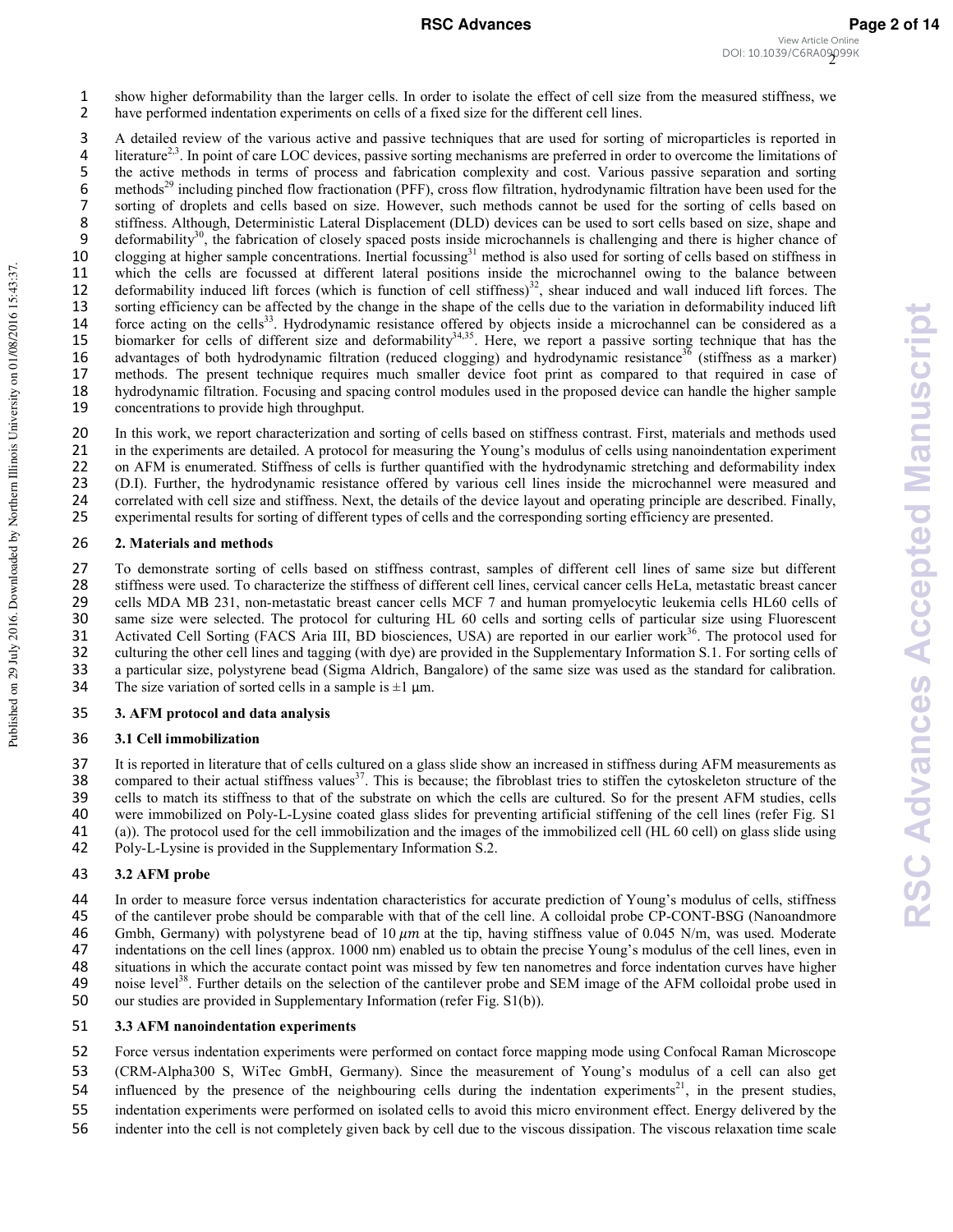## **Page 3 of 14 RSC Advances**

1 varies depending upon the applied loading rate during the nanoindentation experiment. Higher is the loading rate, smaller 2 is the indentation on the cell at a given force, which leads to a higher apparent stiffness<sup>39</sup>. However at lower loading rate, 3 indentation time exceeds the relaxation time scale, which allows the cell to undergo reorganization leading to lower 4 apparent stiffness. An appropriate loading rate should be selected for reducing both these effects. Various cells 5 characterized by nanoindentation experiment have different relaxation times owing to the size of nucleus, composition of 6 cytoskeleton and cytoplasm<sup>40</sup>. Since the medium used around the cell in the nanoindentation experiment is air (not liquid) 7 viscous dissipation losses are minimum and the time scales are almost of the same order. Moreover the indentation is 8 performed using the colloidal probe (instead of pyramidal probe) with a sphere of diameter of 10  $\mu$ m at the tip of the 9 probe. This reduces the effect of reorganization of cell structure during the nanoindentation experiments $41$ . It is also 10 reported in literature that measured Young's modulus is independent of the loading rate when the indentation experiments are performed at a loading rate  $\leq 400 \text{ nm/s}^{26}$ . Similarly, smaller loading rate eliminates the indentation produced by the acceleration of the AFM tip and thus nullifies hydrodynamic effects on measured values<sup>42</sup>. So we performed all the 13 nanoindentation experiments at a loading rate 400 nm/s to compare stiffness of different cell lines. The voltage sensed 14 during the nano-indentation experiments is converted to the corresponding deflection  $d_c$  by multiplying output voltage 15  $\nu$  with the sensitivity of the cantilever probe. Sensitivity of the probe is found out using force-indentation study performed 16 on solid samples with known stiffness values. Silicon substrates were used for the sensitivity calibration of the AFM 17 probes and the sensitivity of the probe used for the present study was measured to be 1530 nm/V.

18 In nanoindentation experiments, loading curve provides information regarding the repulsive or attractive forces between<br>19 colloidal probe and sample. When probe is in contact with cell, as AFM stage proceeds up, probe 19 colloidal probe and sample. When probe is in contact with cell, as AFM stage proceeds up, probe deflects until equilibrium 20 between elastic force and probe-cell interaction force is achieved so the mechanical properties of cell can be measured. 21 During loading, deflection of probe cantilever and the corresponding output voltage suddenly increases at the contact 22 point, which further continues to increase rapidly with increase in the indentation of the tip into the cell, as shown in Fig. 23 1. During unloading, when the cantilever is withdrawn from the cell, the deflection of the probe and hence the corresponding output voltage decreases. The unloading curve gives information about adhesion forces, existen 24 corresponding output voltage decreases. The unloading curve gives information about adhesion forces, existence of tethers and possible molecular unfolding events<sup>40</sup>. There are two non-contact regions: jump-to-contact in the loading curve and possible molecular unfolding events<sup>40</sup>. 26 the jump-off-contact in the unloading curve. During loading, when the distance between the probe and cell goes below 13 27 Aº and the force gradient is higher than the effective constant of the cantilever, position of the cantilever becomes unstable and hence it jumps on the cell surface irrespective of the stiffness of the probe<sup>39</sup>. During unloading, when the elastic constant of the probe is larger than the gradient of the adhesive forces in the unloading curve, ju constant of the probe is larger than the gradient of the adhesive forces in the unloading curve, jump-off-contact occurs. In 30 usual force-indentation analysis, jump-to-contact can be neglected but the jump-off-contact is considered in which the pull 31 off force is of the order of few nN<sup>39</sup>. This is observed as a sudden dip in the deflection  $d_c$  versus piezo position z curve 32 during the unloading process, as depicted in Fig. 1.

33 The difference between the loading and unloading curves indicate hysteresis which represents the viscous dissipation of energy into the cell. Hydrodynamic drag acting on the probe is the main reason for the hysteresis, 34 energy into the cell. Hydrodynamic drag acting on the probe is the main reason for the hysteresis, if the indentation is<br>35 performed in a liquid medium<sup>40</sup>. This viscous drag pulls the probe upward during the loading e 35 . performed in a liquid medium<sup>40</sup>. This viscous drag pulls the probe upward during the loading experiment and bends  $\frac{36}{100}$  downward when the probe is unloaded from the cell. Adhesion force between the cell and t 36 downward when the probe is unloaded from the cell. Adhesion force between the cell and the probe during the unloading experiments and cell viscosity are the sources of the hysteresis indentation experiments with living experiments and cell viscosity are the sources of the hysteresis indentation experiments with living cells<sup>41</sup>. Friction Between the cell and the probe during the contact region of the loading and unloading curve can also lead to hysteresis $39$ . 39 Hysteresis can be evaluated experimentally and numerically by taking the difference between the areas of the loading and 40 unloading curves<sup>43</sup>. Hysteresis is proportional to the loading rate of the probe into the cell and can be reduced by lowering 41 the loading rate. The load versus indentation experiments were performed at least thrice on a particular cell line, in which 42 each indentation experiment is performed within a time period of 40 s. Measurements were performed on at least 20 cells 43 for each cell line to determine the Young's modulus. All indentation experiments were performed within a time period of 2 44 h after the cell immobilization step to ensure that the cells stay viable during the measurements. The deflection  $d_c$  versus 45 piezo position z data obtained during each indentation experiment (shown in Fig. 1) was then analysed using custom made 46 MATLAB GUI AFM TOOL (Supplementary Information S.4) for evaluating the Young's modulus.

47 A custom made MATLAB code was developed to identify the precise contact point and fit the data for evaluating the 48 Young's modulus of cells. A Graphical user interface (GUI) was developed in MATLAB for the data analysis which is 49 provided in the Supplementary Information (Fig. S2). Piezo positions of the cantilever  $(z)$ , deflection of the cantilever  $d_c$ 50 during the AFM experiments, maximum indentation range, radius of the spherical tip  $R_t$  and stiffness of the cantilever  $(k)$ <br>51 are the inputs that are entered into the GUI "AFMTOOL". The code plots the piezo position 51 are the inputs that are entered into the GUI "AFMTOOL". The code plots the piezo position z versus deflection  $d_c$  curve, 52 and locate the contact point  $(z_0, d_0)$ , which is indicated by a red circle on the plot, shown in Fig. S2 in Supplementary 53 Information. From the identified contact point, the code automatically plots the indentation  $l_d$  versus relative deflection  $\delta_c$  profile for that particular cell indentation experiment. Finally, this profile is fitte 54 profile for that particular cell indentation experiment. Finally, this profile is fitted with the Hertzian model <sup>44</sup> to provide the 55 Young's modulus of the cell with a specified  $R^2$  value of the fitting, as shown in Fig. S2. Further details regarding the 56 AFM data analysis is provided as Supplementary Information section S.4.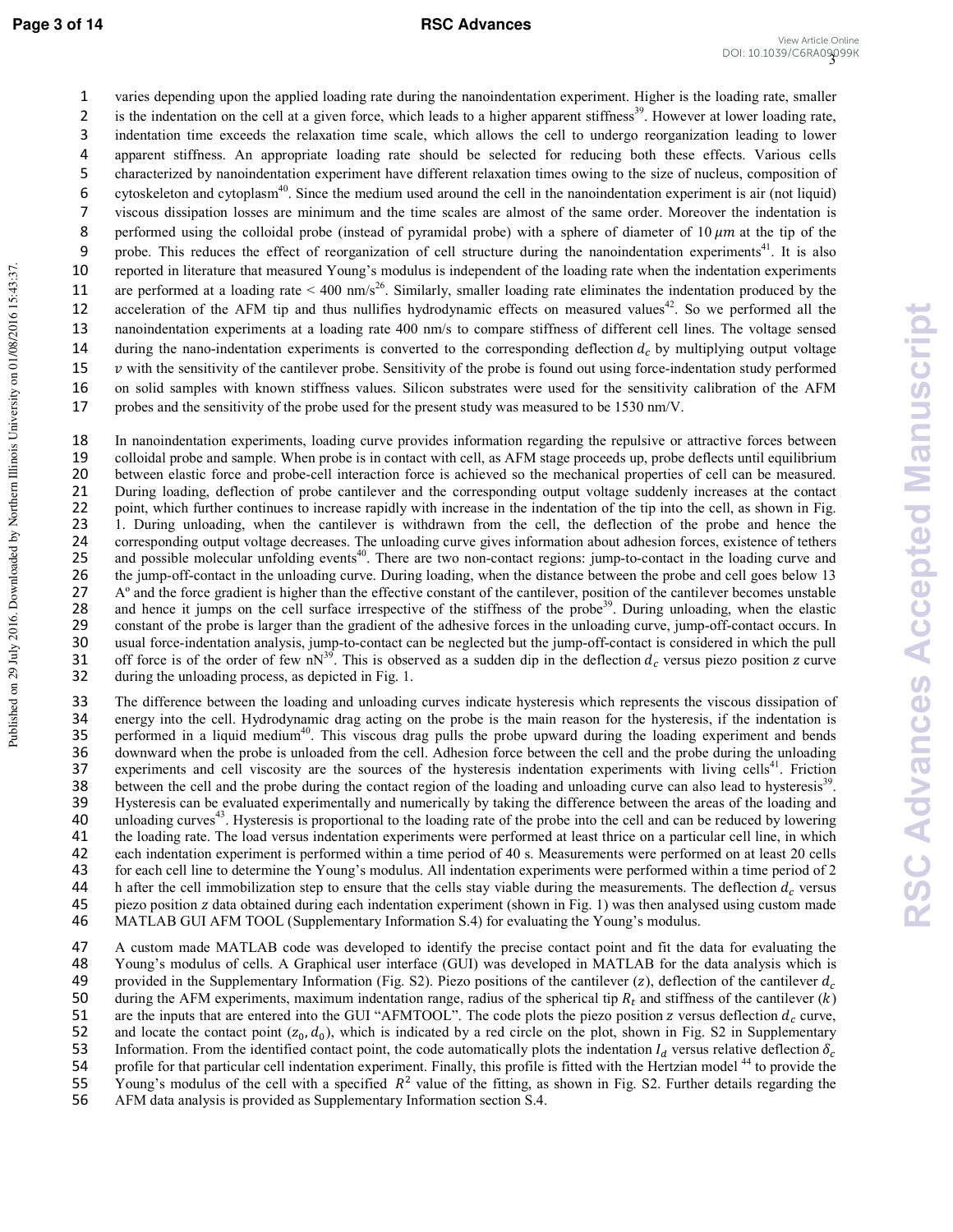4 DOI: 10.1039/C6RA09099K**RSC Advances Page 4 of 14**View Article Online



**2** Fig. 1 Deflection  $d_c$  versus piezo position z curve obtained from AFM nano-indentation experiments on HL 60 cell line of 3 size 25 μm at a loading rate of 400 nm/s, identified contact point and the Van der Waals pull-dip are marked on the curve.

## 4 **4. Sorting device description and principle**

5 The microfluidic device for the sorting of cells based on their stiffness contrast is shown in Fig. 2(a). Earlier, we 6 demonstrated the use of the device for size based sorting of droplets and cells<sup>36</sup>. Here we explain the device principle for 7 sorting of objects based on stiffness contrast. The device has two modules: focusing and spacing control module and 8 sorting module. The focusing and spacing control module in the device focuses the objects present in a sample onto one of 9 the side walls of a channel with controlled spacing between them using a sheath fluid. A detailed theoretical and 10 experimental description of the focusing and spacing control module is reported earlier<sup>36</sup>. In the sorting module, the main 11 channel splits into straight and side branch channels with the flow into these two channels separated by a "dividing 12 streamline". The width of the fluid stream from dividing stream line from the side wall is called the "critical stream 13 width w". A sensing channel and a bypass channel in the sorting module control the shifting of the dividing streamline 14 depending on the deformability of the objects. For the stiffness based sorting, in the absence of any object in the sensing 15 channel, the initial critical stream width  $w_0$  depends on the initial flow rate ratio  $r_i$  (i.e. ratio of flow rates in the 16 straight branch  $Q_{st}$  to the side branch  $Q_{si}$ ). For fixed size of the object  $r_0$ , the instantaneous flow rate ratio r and hence the instantaneous critical stream width w vary depending on the object stiffness, whi instantaneous critical stream width *w* vary depending on the object stiffness, which in turn depends on the Young's 18 modulus  $E_c$ . The shifting of "dividing streamline" (i.e. the streamline that separates the flow streams entering the two 19 branch channels) and hence the critical stream width w depends on the size and stiffness of the objects that arrive at the 20 sensing channel. If the size ratio of the objects to be sorted is kept fixed, then the change in critical stream width *"* is 21 mainly governed by the Young's modulus  $E_c$ . The Young's modulus of a cell  $E_c$  is non-dimensionalized with the maximum shear stress acting on the cell inside the channel, which gives  $E_c^* = \frac{E_c H}{2m_{\text{min}}}$ 22 maximum shear stress acting on the cell inside the channel, which gives  $E_c^* = \frac{E_c H}{2\mu u_{\text{max}}}$ , where  $u_{\text{max}}$  is the maximum 23 velocity of sample inside microchannel,  $\mu$  is the viscosity of the medium, in which the cells are suspended and  $H$  is the 24 channel height.

25 A schematic of the variation of the instantaneous critical stream width  $w$  as a function of nondimensional Young's 26 modulus  $E_c^*$  is presented in Fig. 2(b). Initial critical stream width  $w_0$  can be controlled by adjusting the flow rate ratio of 27 the side-to-straight channel  $Q_{s} / Q_{st}$ . If the Young's modulus of a cell  $E_c^*$  that arrives at the sensing channel is higher, it 28 offers higher resistance and thus the instantaneous critical stream width w decreases. For a certain Young's modulus value 29 of a cell line, the size of the object  $r_0$  and the instantaneous critical stream width w are equal, which is known as the "threshold Young's modulus  $E_{cr}^*$ ". Thus, for a fixed side-to-straight channel flow rate rat 30 "threshold Young's modulus  $E_{ct}^{*}$ ". Thus, for a fixed side-to-straight channel flow rate ratio  $Q_{si}/Q_{st}$ , the cells of stiffness 31 lower than the threshold Young's modulus (i.e.  $E_{cd}^* < E_{ct}^*$ ) can be sorted from that of stiffness higher than the threshold 32 Young's modulus i.e.  $E_{cs}^* < E_{ct}^*$ . When an object of lower stiffness enters the sensing channel, due to lower resistance 33 change<sup>45</sup>, there is a smaller shift in the critical stream width *w*. However, when an object of higher stiffness enters the sensing channel, due to higher resistance change<sup>45</sup>, there is a larger shift in the critical stream width *w*. In case of objects of 35 lower stiffness, the instantaneous critical stream width is less than the size of the object i.e.  $w_{de} < r_0$ , thus such objects are 36 sorted into the side branch channel (Fig. 2(c)). On the other hand, for objects of higher stiffness, the instantaneous critical 37 stream width is more than the size of the object i.e.  $w_{st} < r_0$ , thus such objects get sorted into the straight branch channel (Fig. 2(d).  $(Fig. 2(d).$ 

1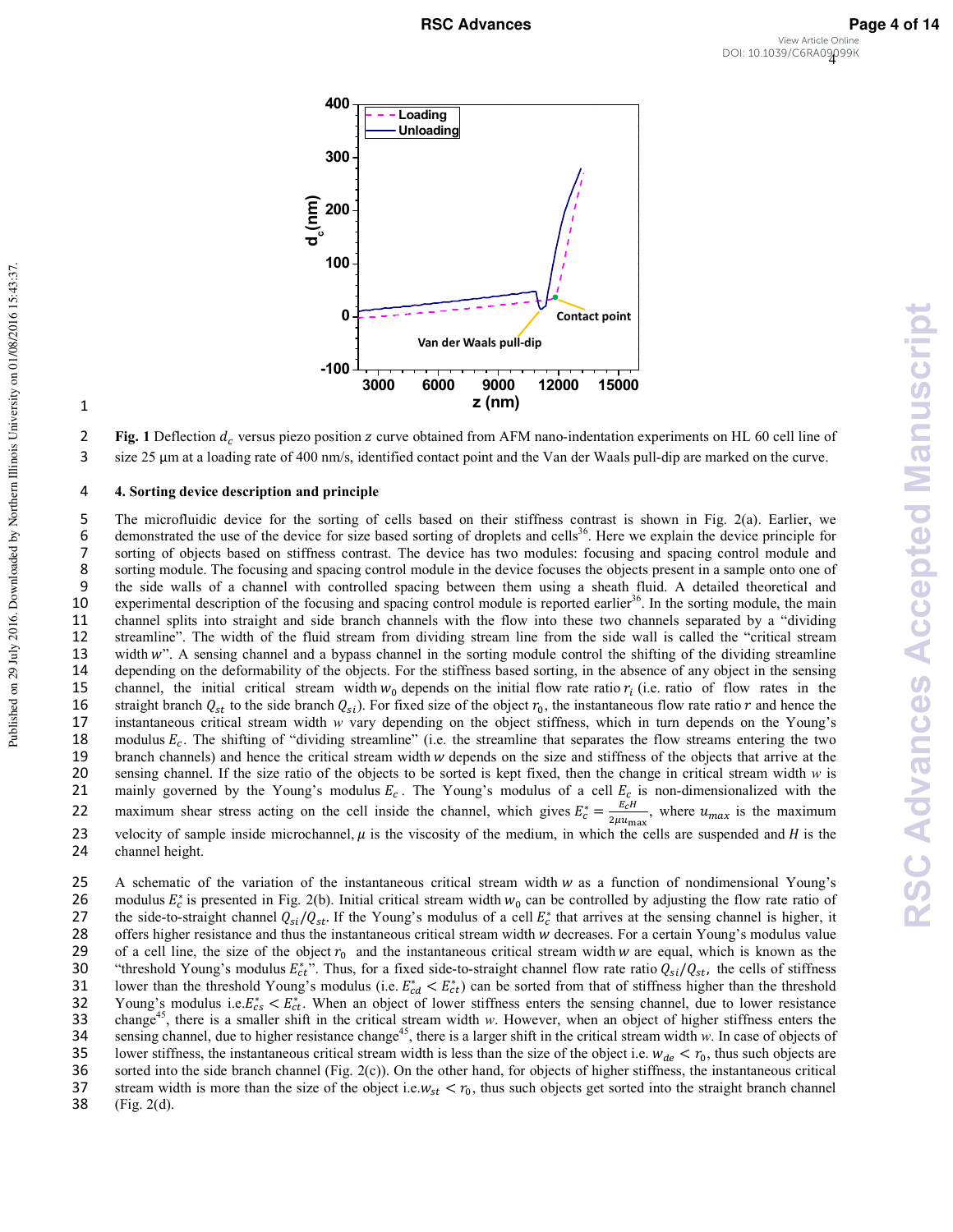Published on 29 July 2016. Downloaded by Northern Illinois University on 01/08/2016 15:43:37.

Published on 29 July 2016. Downloaded by Northern Illinois University on 01/08/2016 15:43:37

1 The proposed technique requires that the objects be focused onto a side wall and enter the sensing channel single-file, 2 which is ensured by using a sheath fluid in the focusing and spacing control module. The focusing and spacing control 3 module further helps in improving the sorting efficiency of the device owing to the higher hydrodynamic stretching of 4 objects of lower stiffness. When objects of lower stiffness are focused onto a side wall using a sheath fluid, such objects undergo hydrodynamic stretching (refer Fig. 2(c)). Thus the effective radius of the objects (dis undergo hydrodynamic stretching (refer Fig. 2(c)). Thus the effective radius of the objects (distance from the centre of 6 mass of object to side wall) is further reduced as compared to the undeformed radius  $r_0$  of the objects. This further ensures<br>7 that an object of lower stiffness attains a smaller effective radius  $r_0$  than the criti 7 that an object of lower stiffness attains a smaller effective radius  $r_0$  than the critical stream width  $w_{de}$  and thus is sorted to 8 the side branch. On the other hand, when a stiffer object is focused to the side wall, the hydrodynamic stretching of such 9 an object is negligible and thus their effective radius remains unchanged (refer Fig. 2(d)). Th

an object is negligible and thus their effective radius remains unchanged (refer Fig. 2(d)). This keeps the critical stream 10 width  $w_{st}$  less than effective radius  $r_0$  and thus the stiffer object will continue its path along the straight branch. In all the cases, the bypass flow rate  $Q_h$  is very small compared to the main channel flow ra 11 cases, the bypass flow rate  $Q_b$  is very small compared to the main channel flow rate  $Q_t$  such that the critical stream width

12 at bypass channel  $w_b$  is much smaller as compared to the object radius which prevents the objects from entering the bypass

13 channel.

14 To ensure the device operation, the dynamic effects of the shifting of streamline due to the presence of an object in the 15 sensing channel needs to be analysed. The inertial time scale  $\tau_i$  required for the fluid to change from one steady state to another can be obtained from the following expression<sup>46</sup>. another can be obtained from the following expression<sup>46</sup>.

$$
\tau_i = \frac{\rho_f H_0^2}{\mu} \tag{1}
$$

18 where  $\rho_f$  is the fluid density,  $H_0$  is the channel height (smallest length scale in the channel), and  $\mu$  is the dynamic

viscosity of the sample fluid. Considering the dimensions of the channel and the properties of the fluids used in our experiments, the inertial time scale is found to be of the order of 10 µs. When a deformable object enters into the sensing channel, the dividing streamline is shifted from its original position to a new position, which is determined by the resistance offered by the object in the sensing channel. The shifting of the dividing streamline takes place over a time period equal to the inertial time scale. A deformable object remain in the sensing channel over a time scale which depends on the total flow rate of the sample and sheath fluids used in our experiments. The shifted dividing streamline position continues to be the same as long as the object remains in the sensing channel. The residence time of the object in the sensing channel in all our experiments is ~ms, which is much larger than the inertial time scale. Since the residence time of the objects is more than the inertial time scale, it provides adequate time for the shift in the streamline to take place and the objects have sufficient time to respond to the change in the critical stream width.

Stiffer object

Outlet<sub>2</sub>

 $(d)$ 

Q<sub>so</sub>Deformable object

 $Q_{st}$ Q<sub>si</sub>

Critical stream width (w)

 $(b)$ 

 $r_{\rm d}$ 

Side

channel

 $\boldsymbol{E}_{et}$ 

Non dimensional Young's modulus  $(E_C)$ 

Stiffer Object

 $W_{st}$  <  $r_e$ 

Sheath

**Focusing & spacing** control module

Sensing channel

 $W_{de} > r_e$ 

Sample

 $(a)$ 

 $(c)$ 

Sensing

channel

**Bypass** 

channel Sorting

module

Outlet

 $\circ$ 

 $Q_{h}$ 

Main channel

Deformable

object



34

35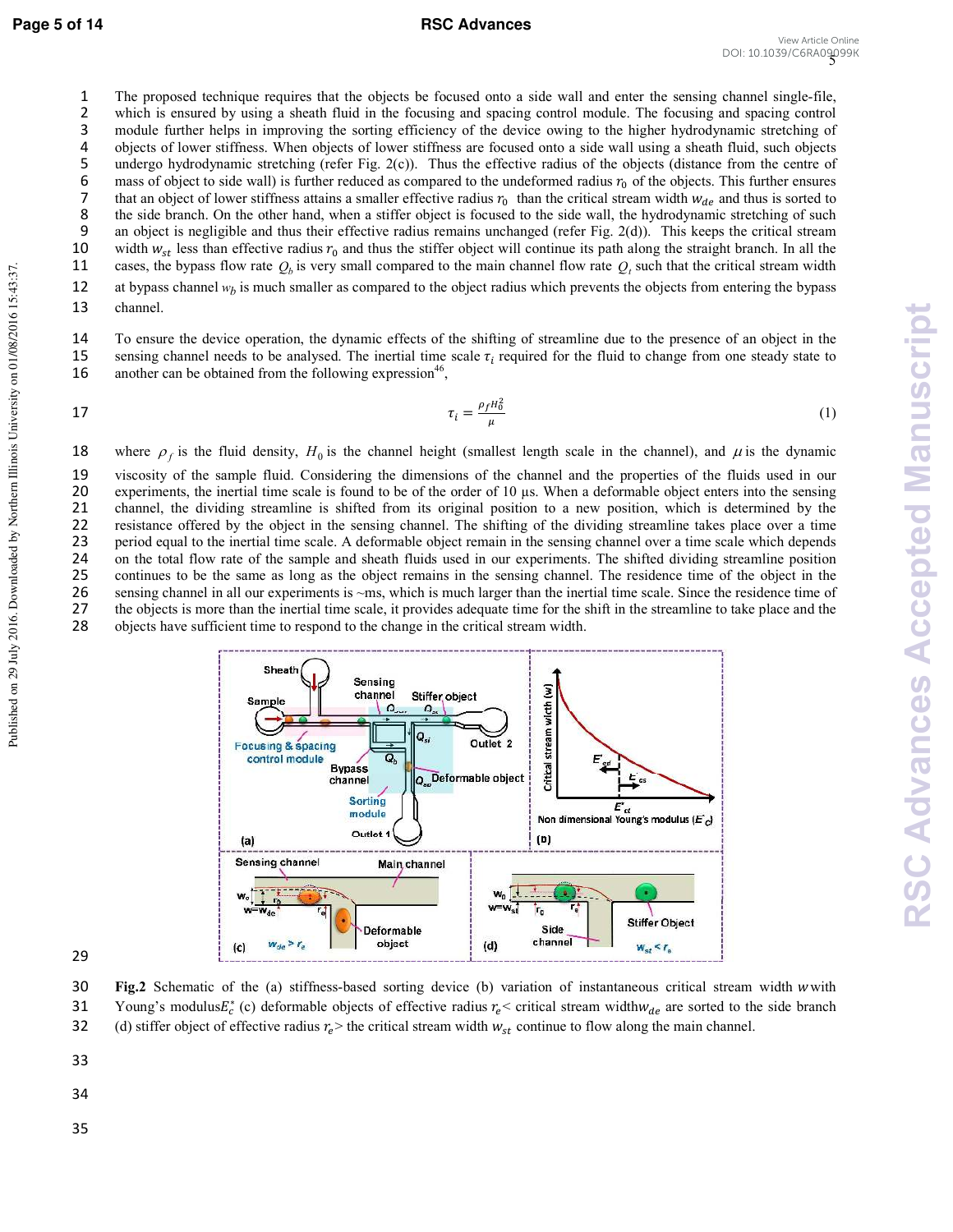# 1 5. Results and Discussion

## 2 5.1 Comparison of the Young's modulus of different cell lines

The relative deflection  $\delta_c$  versus indentation  $I_d$  data for different cell lines, obtained using the AFM measurements is 4 shown in Fig. 3(a). The corresponding curves obtained by fitting the data using Hertzian model (refer Supplementary 5 Information) are also shown. The Young's modulus values of different cell lines (MDA MB 231, HL60, MCF7 and HeLa) 6 obtained using our AFM measurements are shown in Fig. 3(b). In each cell line, altogether 20 cells were considered and 7 experiments on each single cell were repeated three-times (thus total  $n=60$ ) for estimating Young's modulus. Young's 8 modulus of cell lines are reported in terms of its mean  $\pm$ SD as follows; MDAMB231 (1004 $\pm$ 100 Pa,  $n=60$ ), HL60 9 (2675±241 Pa, n=60), MCF 7 (3431±377 Pa, n=60), HeLa (13532±1623 Pa, n=60) under a maximum indentation depth of 10 1000 nm and indenting load of 30 nN. Standard deviation of the mean value was measured using Student's t-test at the 11 95% confidence level<sup>47,48</sup>. Young's modulus of cells measured in our AFM experiments is compared with that reported by 12 various researchers in the literature as shown in Table 1. The difference between the Young's modulus values obtained 13 from the present experiments and that reported in literature is attributed to the difference in the protocol including loading 14 rate of AFM probe<sup>26</sup>, method of cell immobilization on a substrate, type of probe, fitted model and the depth of 15 indentation on the cells. Thus, we performed AFM measurements on different cells and compared those values by keeping 16 all the above parameters fixed.

From the results, we observe that the HeLa cell line has the highest stiffness, followed by MCF 7 and HL 60 and the MDA MB231 cell line has the least stiffness. It is observed that, the mean value of the Young modulus of MDA MB231 cell line 19 is 65% lower than that of MCF 7 cell line. These observations are in agreement with the previous findings<sup>26,49</sup> that breast cancer cells become softer with malignancy and hence the Young's modulus is reduced significantly. The relative change in the Young's modulus of these breast cancer cell lines (MCF 7 to MDA MB 231) can also be considered as a measure of its invasiveness. From the reported value of Young's modulus, we observed that stiffness of cervical cancer cell line (HeLa) is much higher than the breast cancer cell lines. Experiments are performed for sorting of MDA MB231, MCF 7 and HL60 cell lines from stiffer HeLa cell lines.





28

25

Published on 29 July 2016. Downloaded by Northern Illinois University on 01/08/2016 15:43:37.

Published on 29 July 2016. Downloaded by Northern Illinois University on 01/08/2016 15:43:37

- 29
- 30
- 
- 31
- 32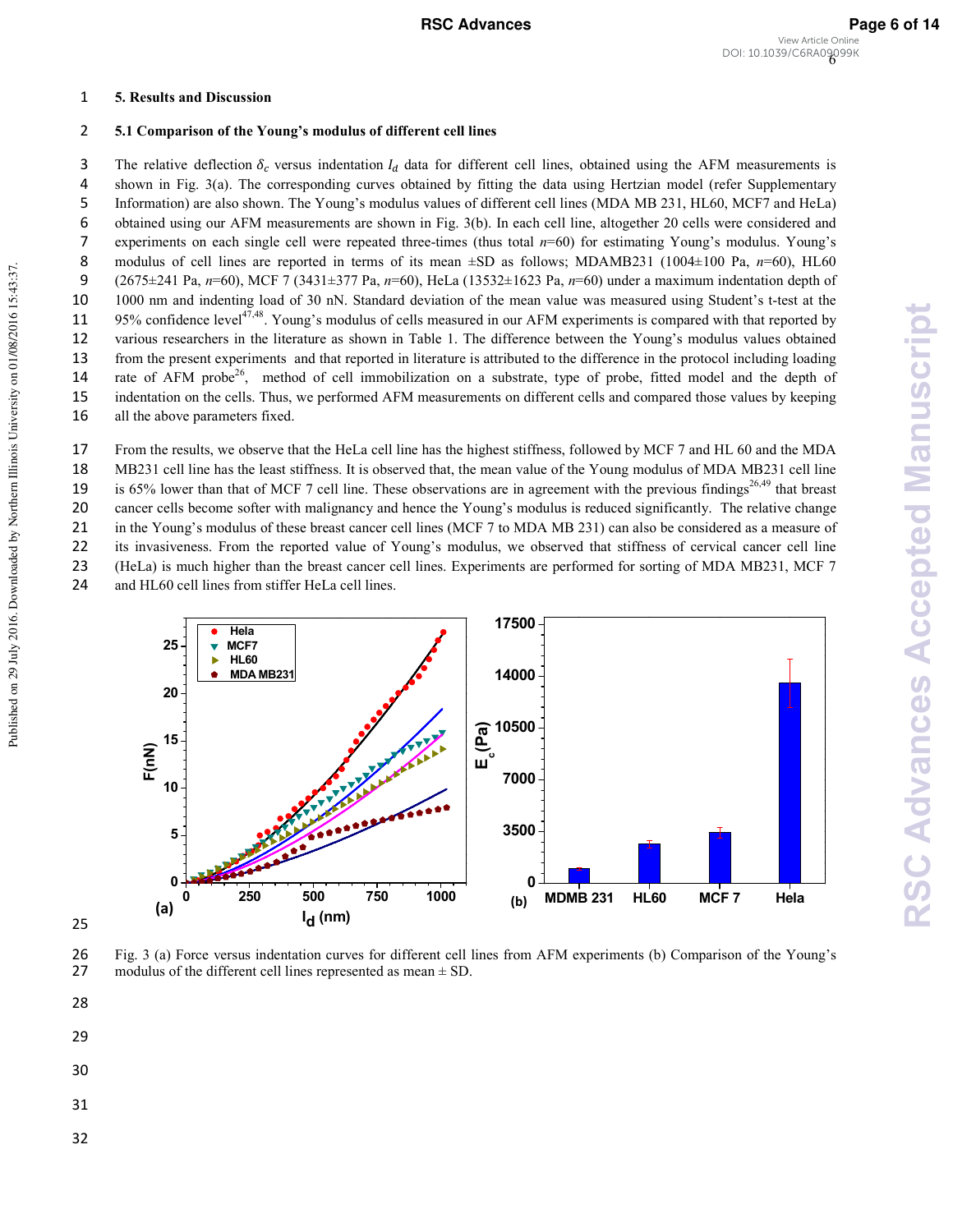| <b>Author</b>                      | <b>Immobilization</b><br>method        | <b>Type of</b><br>probe | Depth /<br>force of<br>indentation | <b>Cell</b>      | Young's<br><b>Modulus</b> (Pa)   |
|------------------------------------|----------------------------------------|-------------------------|------------------------------------|------------------|----------------------------------|
|                                    | <b>Using Microwell</b>                 | Spherical<br>probe      | $3 \mu m$<br>/800pN                | <b>HL 60</b>     | $855 \pm 670$                    |
| Rosenbluth et. al<br>$(2006)^{18}$ |                                        |                         |                                    | Jukart           | $48 + 35$                        |
|                                    |                                        |                         |                                    | Nuetrophil       | $156 + 87$                       |
| Dokukin et. al<br>$(2013)^{50}$    | Loosely attached                       | Spherical<br>probe      | 1000 nm<br>$/10$ nN                | MCF 7            | 750-1500                         |
|                                    | Standard fluid cell                    | Spherical<br>probe      | $\overline{400}$ nm                | MCF <sub>7</sub> | 310-810                          |
| Li et. al $(2008)^{26}$            |                                        |                         | $/200$ pN                          | <b>MCF 10 A</b>  | 610-1610                         |
|                                    | Fixed on a cover slip                  | Spherical<br>probe      | $<$ 1000 nm                        | MDA MB 231       | 856±356                          |
| Corbin et. al<br>$(2015)^{17}$     |                                        |                         |                                    | MCF 7            | $963 \pm 277$                    |
|                                    |                                        |                         |                                    | $MCF$ 10 A       | 1195±397                         |
|                                    | Fixed on a gloss slide                 | V-shaped<br>probe       | 225 nm                             | CASKi            | 350-470                          |
| Zhao et. al $(2009)^{48}$          |                                        |                         |                                    | CRL 2614         | 1200-1320                        |
|                                    | 3D isotropic silicon<br>microstructure | Spherical<br>probe      | $<$ 400 nm<br>$/0.4$ nN            | MDA MB231        | 510±350                          |
| Nikkhah et. al<br>$(2010)^{51}$    |                                        |                         |                                    | <b>MCF 10 A</b>  | $1130 + 840$                     |
|                                    |                                        |                         |                                    | <b>HS68</b>      | 1860±1130                        |
| Nikkhah et al<br>$(2011)^{52}$     | Standard fluid cell                    | Spherical<br>probe      | $<$ 200 nm                         | MDA MB231        | 120-620                          |
|                                    |                                        |                         |                                    | $MCF$ 10 A       | 1100-1960                        |
| Lee et. al (2012) <sup>53</sup>    | Fixed on a glass slide                 | Sharp<br>probe          | $<$ 500 nm                         | MDA MB 231       | 500                              |
|                                    |                                        |                         |                                    | MCF <sub>7</sub> | 1300                             |
|                                    |                                        |                         |                                    | MCF 10 A         | 2000                             |
| Ren et. al (2013) <sup>54</sup>    | Seeded on glass slide                  | Triangular<br>probe     | 2nN/<br>$400$ nm                   | Hela             | 12000 (loading<br>rate of 10 Hz) |
| Tomonkova et. al<br>$(2012)^{55}$  | Fixed on glass slide                   | Spherical<br>probe      | 325 nm                             | Hela             | 35000                            |
| Hayashi et. al                     | Seeded on glass slide                  | Conical                 | $<$ 150 nm /                       | Hela             | 2500                             |
| $(2015)^{56}$                      |                                        | probe                   | $2.5$ nN                           | End1/E6E7        | 5500                             |
| Present study                      | Using Poly-L-Lysine                    | Spherical<br>probe      | $1000 \text{ nm}$ /<br>30 nN)      | <b>HL60</b>      | 2675±241                         |
|                                    |                                        |                         |                                    | MDA MB 231       | $1004 \pm 100$                   |
|                                    |                                        |                         |                                    | MCF7             | 3431±377                         |
|                                    |                                        |                         |                                    | Hela             | $13532 \pm 1623$                 |

1 Table 1. Comparison of Young's modulus of cells obtained from our AFM measurement with that reported in literature

Published on 29 July 2016. Downloaded by Northern Illinois University on 01/08/2016 15:43:37.

Published on 29 July 2016. Downloaded by Northern Illinois University on 01/08/2016 15:43:37

2

# 3 5.2. Hydrodynamic stretching of different cell lines

In the focusing and spacing control module, the cells focused onto one of the side walls undergo hydrodynamic stretching due to the shear force acting on the cells. The deformation characteristics of the cells is quantified in terms of 6 'Deformability Index  $(D. L)$ ', which is defined in our earlier work for droplets<sup>45</sup>. The value of D.I. is zero for cells of much higher stiffness and its value is higher for cells of lower stiffness. Hydrodynamic stretching of MDA MB 231 and 8 HeLa cell lines at a focusing flow rate ratio  $f_p=1.5$  (focusing flow rate ratio is the ratio of the sheath fluid flow rate q to the 9 sample fluid flow rate *Q*) is depicted in Fig. 4(a) and (b), respectively. It is observed that MDA MB 231 cells exhibit higher stretching as compared to other cell lines, at the same flow rate ratio. MDA MB 231 cell is the only highly invasive malignant breast cancer cells among the different cell lines studied here.

12 Since the MDA MB231 cell lines have large Deformability Index  $(D, I)$ , such cells can easily penetrate through tissues and the extracellular matrix (ECM), due to which such cells are highly invasiveness<sup>57</sup>. Hydrodynamic stretching of MCF 7 cell 14 line is lower than that of MDA MB231 cell line. Although MCF 7 cell lines are malignant in nature, they are less invasive 15 as compared to MDA MB231 cell line. The deformability index D. I. of MDA MB 231, HL60, MCF 7 and HeLa cells of 16 different size ratio  $\rho_c$  (ratio of the cell diameter to the channel hydraulic diameter) is depicted in Fig. 5. As observed, for a 17 fixed size ratio, *D.I*. of the HeLa cells is found to be much lower as compared to the other cells, which agrees well with the 18 higher stiffness of HeLa cells measured from the AFM measurements. Fitting of the bulk data shows that as the size ratio  $\mu_c$  of the cell lines increases, the D.I. of the cell lines also increases linearly, which indicates the larger cells are more 20 deformable. However, in case of MDA MB 231 cells, the *D.I.* increases much faster (with a much steeper slope) with the 21 increase in size ratio  $\rho_c$ , whereas the *D.I*. of HeLa cells remains almost constant (*D.I.* ~ 0.05), irrespective of the size 22 ratio  $\rho_c$ . The *D.I.* value of the other cell lines are in between that of the MDAMB231 and HeLa cell lines. *D.I.* contrast of 23 the different cells at the focusing module further helps in improving the sorting efficiency (as explained in section 4).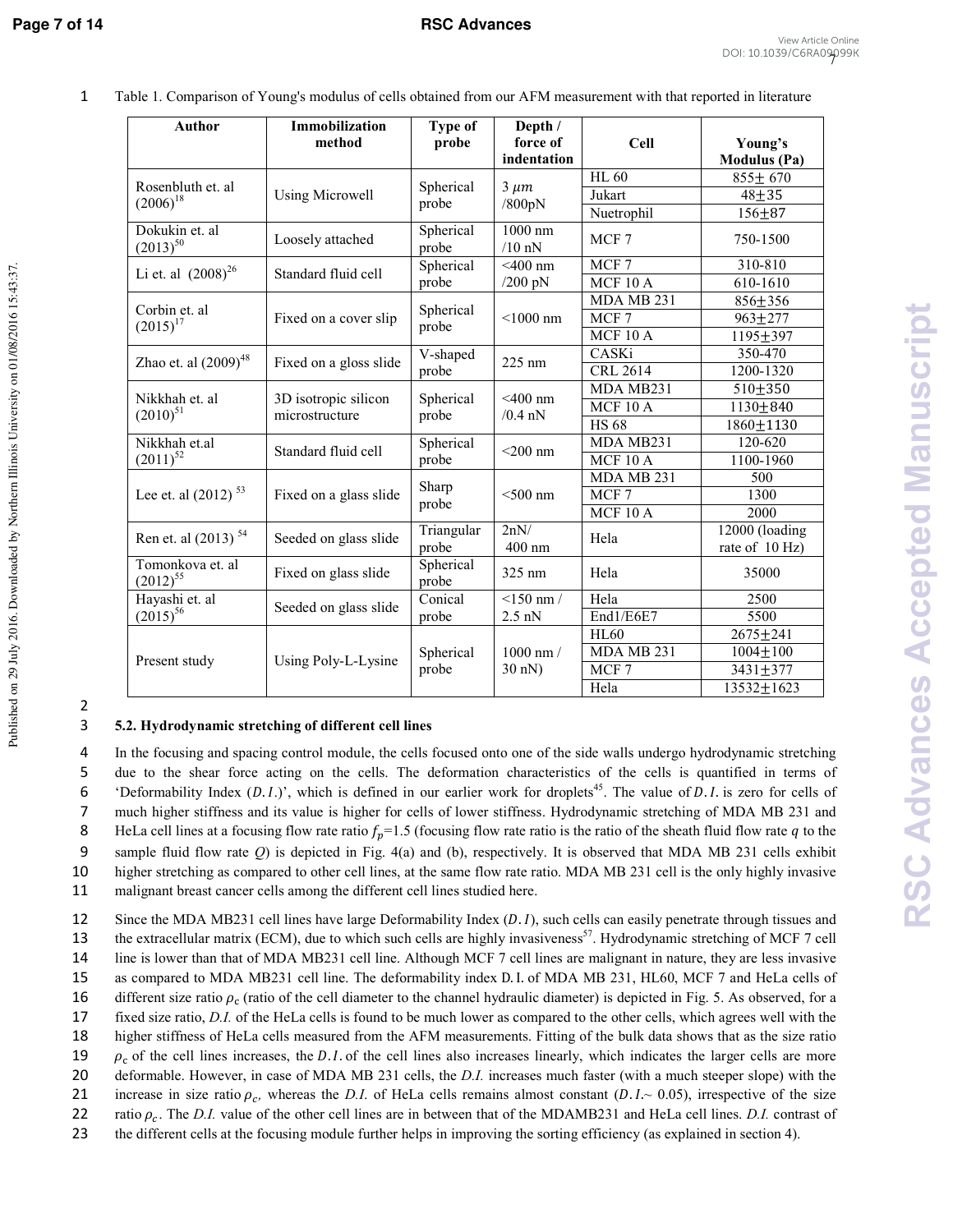View Article Online

8 DOI: 10.1039/C6RA09099K



- 2 Hydrodynamic stretching of (a) MDA MB 231 cells (b) HeLa cells in the focusing and spacing control module at a
- 3 flow rate ratio of  $f_p = 1.5$

1

4



**5 Fig. 5** Variation in deformability index D.I. of MDA MB 231, MCF 7, HL60 and HeLa cells with different size ratio, at a 6 focusing flow rate ratio of  $f_p = 1.5$ 

# 7 5.3 Induced hydrodynamic resistance of different cell lines

We performed experiments to measure the induced hydrodynamic resistance of different cell lines (MDA MB 231, MCF 9 7, HL 60 and HeLa) of same size  $(25 \mu m)$  to investigate the effect of the cell stiffness (or Young's modulus) on the induced hydrodynamic resistance. The method used for measuring the hydrodynamic resistance of the cells is reported in 11 our earlier work<sup>36</sup>. Induced hydrodynamic resistance of different individual cells (of same size) inside a microchannel is found out and the results are depicted in Fig. 6. As observed, the resistance values are in accordance with the Young's modulus values of the cell lines (shown in Fig. 3b). A higher value of Young's modulus of a cell indicates higher stiffness of the cell membrane and/or higher viscosity of the cytoplasm. A cell line of higher stiffness undergoes less deformation under shear stress inside a microchannel (shown in Fig. 5). In case of a cell of lower stiffness, owing to the higher stretching, the thickness of the thin layer of liquid between the cell membrane and the channel wall is higher. The increased film thickness reduces the viscous dissipation and velocity gradient inside the thin film and this reduces the induced hydrodynamic resistance of more deformable object. Thus, a cell line of higher stiffness would offer higher resistance as compared to a more deformable cell, as observed in Fig. 6. MDA MB 231 cell line is a highly-invasive malignant breast cancer cell line and this malignant transformation process makes the cells more deformable due to the reduction in the amount of organized actin filaments in cytoplasm. It was found that the MDA MB 231 cell line has the least Young's modulus, so it undergoes more deformation (refer Fig. 4) and thus they offers the least hydrodynamic resistance. On the other hand, HeLa cell line has the highest value of Young's modulus, due to which these cells remain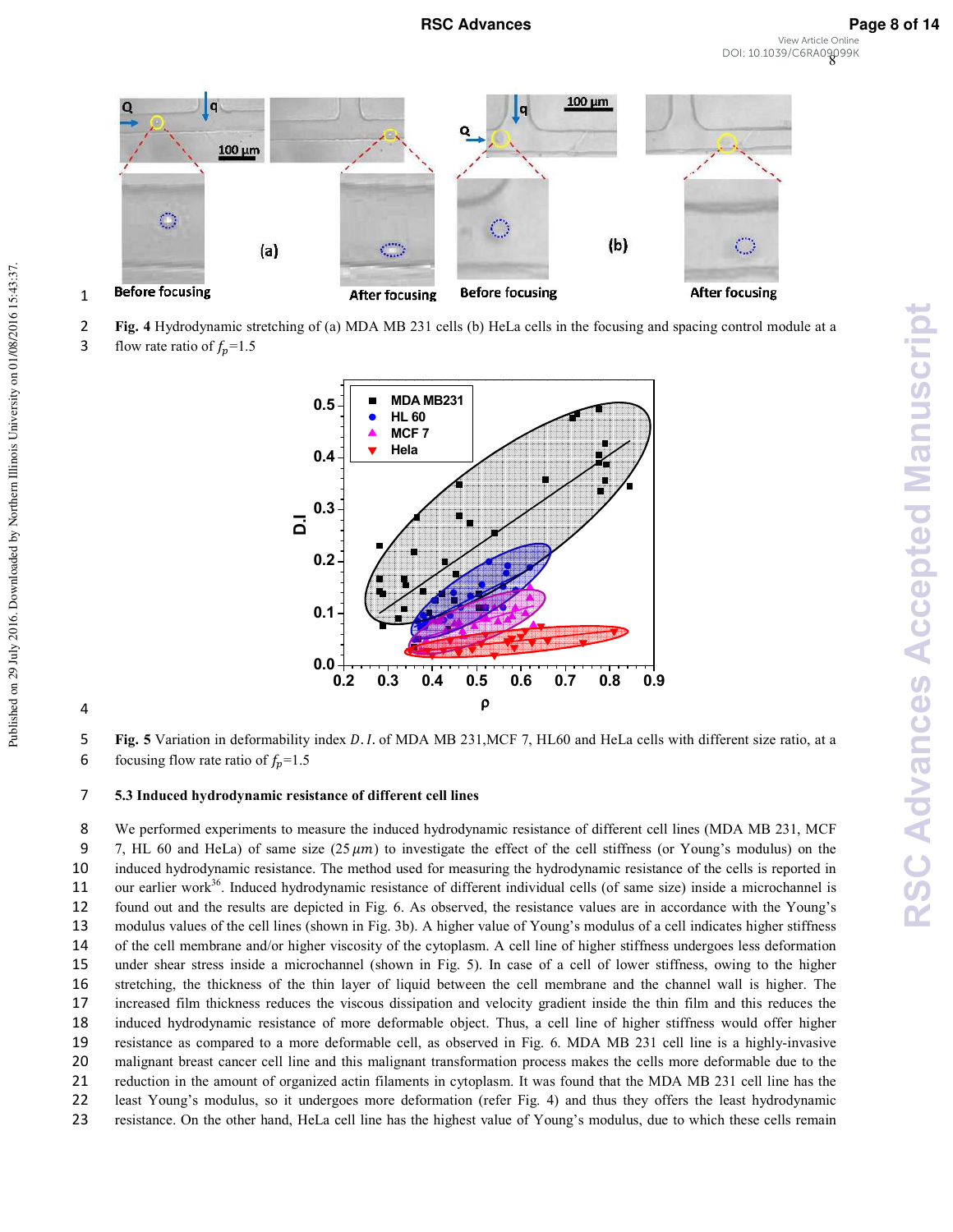**RSC Advances Accepted Manuscript**

**RSC Advances Accepted Manuscript** 

- 1 almost undeformed under the shear flow. Thus, the thickness of thin film between the cell and wall is less due to which the
- 2 HeLa cells offer the maximum hydrodynamic resistance.
- 3 We performed a large set of experiments to measure the induced hydrodynamic resistance of cells of different size and
- 4 stiffness (using different cell lines MDA MB231, MCF 7, HL 60 and HeLa). The hydrodynamic resistance of cells was
- 5 correlated with the cell size ratio  $\rho_c$  and Young's modulus  $E_c^*$  as follows,

$$
\frac{\Delta R_d}{R} = K \left( E_c^* \right)^m \rho_c^n \tag{2}
$$

7 where  $K=0.006502$ ,  $m=0.4722$  and  $n=2.757$ . The correlation was found by curve fitting of the experimental data in

8 MATLAB with  $R^2$  value of 0.95 and 95% confidence bound, which is later used for the design of the proposed device for

9 sorting of cells of different stiffness (but of same size).



# 11 **Fig. 6** Comparison of the hydrodynamic resistance of different cell lines of same size ratio  $\rho_c$ =0.7

10

# 12 5.4 Sorting of cells based on stiffness contrast

# 13 5.4.1. Device design, fabrication and setup

14 The focusing and spacing control module in the upstream of the device focuses the object to one of the side walls and 15 controls the spacing between the objects in the sensing channel by using a sheath fluid. The flow rate ratio  $f$  (ratio of the 16 flow rates of the sheath fluid to sample fluid) required to achieve both focusing and spacing control at a time in a device is 17 possible by performing the experiments at a flow rate ratio  $f = \max(f_{sc}, f_p)$ . (refer Supplementary Information S.5.1). The 18 design of the sorting module used for sorting of objects based on the stiffness contrast is made using the equivalent 19 electrical network of the microchannel presented in Supplementary Information section S.5, in which the resistances  $R_i$ 20 and currents  $I_i$ , respectively, represent the hydrodynamic resistance and flow rates in different segments of the 21 microchannel network. The total resistance across the sensing channel varies due to the variable resistance  $\Delta R_c$  (refer Fig. 22 S3 (b)), which depends on stiffness of the object that arrives at the sensing channel. The correlation for hydrodynamic 23 resistance of individual cells  $\frac{\Delta R_c}{R}$  with size ratio  $\rho_c$  and non-dimensional Young's modulus  $E_c^*$  presented in eqn. 2 is used in 24 the equivalent electrical circuit to determine the variable resistance  $\Delta R_c$  of cells that arrive at the sensing channel. Using 25 circuit analysis, the equivalent flow rates through the different branches of the microchannel network are obtained and the 26 eqn.S3 presented in Supplementary Information is used to calculate the instantaneous critical stream width w. The design 27 of the device for sorting of objects based on the stiffness contrast is made using the analytical model reported in the 28 Supplementary Information section S5. The device of height 20  $\mu$ m using SU8-2025 photoresist was fabricated in PDMS 29 using soft lithography process. The protocol for the fabrication of the device is reported elsewhere $36$ . The height of the 30 fabricated microchannel was measured using Scanning Electron Microscopy (SEM), which was found to be 19.3  $\mu$ m.

- 31 A mixture of any one of the deformable cells (MDA MB231, HL60 or MCF 7) and stiffer cells (HeLa) were used in the
- 32 sorting experiments. However, for distinguishing the cell lines from each other, the deformable cell line is stained with
- 33 Rhodamine B (Sigma Aldrich, India) as mentioned in the cell culture protocol in Supplementary Information section S.1.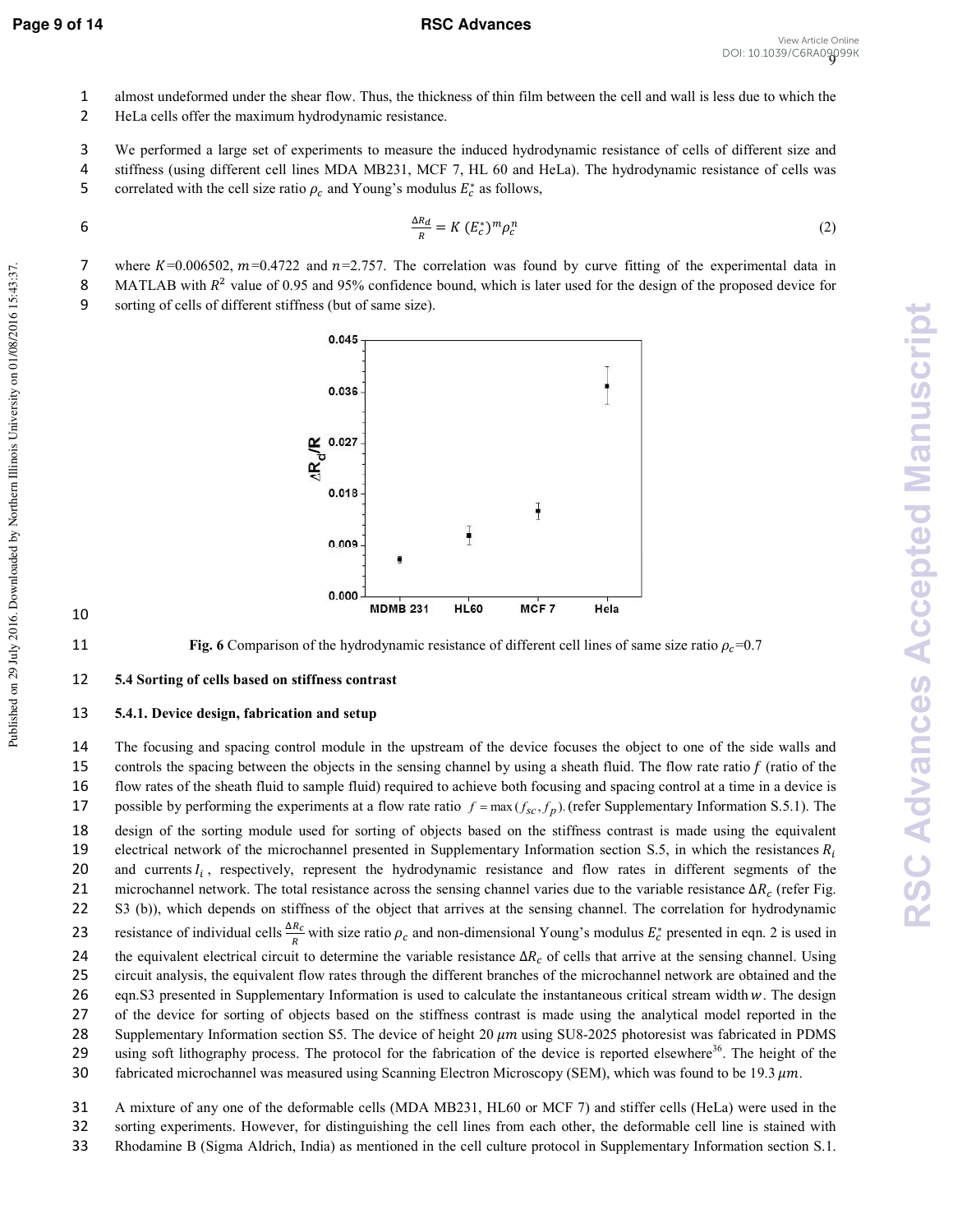# **RSC Advances Page 10 of 14**

2 sheath fluid is infused into the device with a syringe pump (TSE systems, Germany). The sorting of cells into the side and 3 straight branch outlets are observed through inverted microscope (Carl Zeiss Axiovert A1,Germany) with fluorescent

4 attachment (HBO 100 illuminator, Germany), coupled with a high-speed camera (Photron FASTCAM SA3) interfaced

5 with PC via Photron FASTCAM viewer software. Finally, the cells were collected at the device outlets and counted using

6 a Haemocytometer (Marienfeld, Germany) to characterize the performance of the device in terms of sorting efficiency.

# 7 5.4.2 Sorting of cells

8 We performed experiments to demonstrate sorting of two different cell lines (of same size) based on their stiffness 9 contrast. As discussed earlier, the length of the side branch channel is adjusted to control the side-to-straight branch channel flow rate ratio  $r = \frac{Q_{st}}{Q}$ 10 channel flow rate ratio  $r = \frac{Q_{st}}{Q_{st}}$ , which in turn controls the critical stream width w. The variation of the critical stream 11 width  $w$  (obtained from the analytical model reported in Supplementary Information), as a function of the non-dimensional 12 Young's modulus  $E_c^*$  of cells, which arrive at the sensing channel, is shown in Fig. 7. In the device presented here, the 13 value of the threshold Young's modulus (explained in section 4) is found to be  $E_{ct}^*$  =600. Thus, the present device can be 14 used to sort the deformable cells of stiffness  $E_{cd}^*$  <600 from the stiffer cells of  $E_{cs}^*$  >600. As discussed, the Young's 15 modulus and hence  $\frac{\Delta R_d}{R}$  of HeLa cell lines are much higher than that of MDA MB 231, HL60 and MCF 7 cell lines (of 16 same size). The non-dimensional Young's modulus  $E_c^*$  of MDA MB 231, HL60, MCF 7 and HeLa cell lines are approx. 17 57,153, 197 and 775, respectively. Since, the Young's modulus value of any of these deformable cell lines and the stiffer 18 HeLa cell are on two different sides of the threshold Young's modulus  $E_{ct}^*$  =600, the proposed design can be used for 19 sorting of the any of these deformable cells from the HeLa cell present in a mixture based on their stiffness contrast.



Published on 29 July 2016. Downloaded by Northern Illinois University on 01/08/2016 15:43:37.

Published on 29 July 2016. Downloaded by Northern Illinois University on 01/08/2016 15:43:37

**21 b Fig.7** Variation of instantaneous critical stream width  $w$  as a function non-dimensional Young's modulus  $E_c^*$ 

22 When the deformable cell line enters into the sensing channel, due to lower resistance change, there is a smaller shift in the 23 instantaneous stream width w. The dynamic shifting of the critical stream width is demonstrated by observing the position 24 of the streamline at the interface between the sheath and sample fluids as shown in Fig. S4. So, the size of the cell  $r_0$  is 25 less than the critical stream width  $w_{de}$  thus these deformable cells are sorted into the side branch channel, as shown in 26 Fig.8 (a). In case of HeLa cells, due to higher resistance change, there is a larger shift in  $w$ . Since the critical stream width 27  $w_{st}$  is lower than  $r_0$ , these cells are sorted into the main branch channel Fig.14 (b). The cell sorting efficiency was found 28 out by using a mixture of any one of the deformable cell lines and HeLa cells of  $25 \pm 1.0 \,\mu m$  size (obtained from 29 FACS).The sorting efficiency is defined as the ratio of the number of cells of one cell line collected at an outlet to the total 30 number of cells of the same size infused into the device within a stipulated time. In order to distinguish the cell lines 31 during the sorting experiments, the deformable cells were stained with Rhodmaine dye and HeLa cells were used without 32 tagging. The sorting efficiency was found to be between 70 and 83% depending on the deformability contrast between the 33 cells to be sorted. The sorting efficiency is higher for two cell lines of large stiffness contrast and lower for that of lower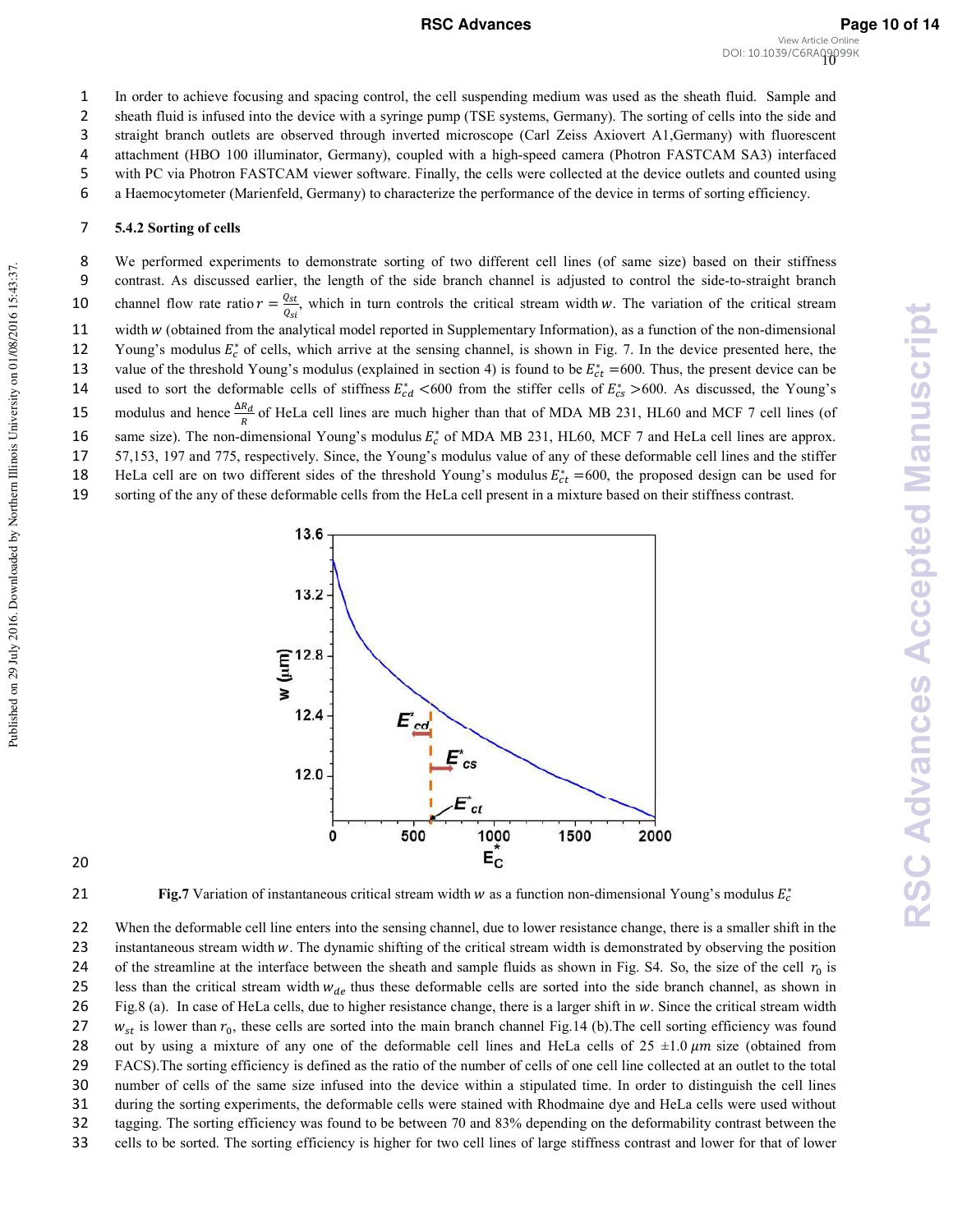- stiffness contrast. For an example, the sorting efficiency of the device for sorting MDA MB231 from HeLa cells is 83%,
- whereas sorting of HL60 cells from HeLa cell is found to be 70%. The proposed device can be also used for sorting cells
- with low stiffness contrast (for example HL60 and MCF 7 cells). This would require a considerable difference between the induced hydrodynamic resistances of the cells when present in the sensing channel. This could be made possible by using
- sensing channel of smaller width (and bypass channel of even smaller width). In the present work, atmospheric pressure is
- applied at the device outlets since they are open to atmosphere. The cells with close stiffness contrast can also be sorted by
- varying the outlet pressures (using external pressure sources).



**1** Experimental images showing the dynamics of sorting process (a) fluorescent tagged deformable cell (MDMBA 10 231 cell line) sorted to the side branch (b) HeLa cell of same diameter  $(25 \mu m)$  sorted to the straight branch, position of dividing streamlines shown (c) Device performance in terms of sorting efficiency to sort other cells from HeLa cells

The sorting module is designed based on hydrodynamic resistance offered by cells as a function of both size and stiffness. Here, we demonstrated the sorting of cells based on stiffness where size of the cells are kept fixed. In our previous work, we have correlated the hydrodynamic resistance with cell size and designed a sorting module to sort cells based on size. The proposed device can be used for the sorting of circulating tumour cell from blood using two sorting modules in sequence. First, from the diluted blood (containing CTCs), circulating tumor cells and WBCs (of larger sizes) can be 17 sorted out from other blood components using the size based sorting technique reported in our previous work. The sample thus obtained would contain the mixture of WBCs and CTCs of similar sizes, which can be infused into the present device to sort CTCs from WBCs using the principle of sorting based on stiffness contrast. Hydrodynamic resistance of various blood cell components and CTCs are required for the design of a device to sort CTCs from blood components.

# **6. Conclusion**

The stiffness of various cell lines (MDA MB231, HL60, MCF 7 and HeLa) was characterized in terms of Young's 23 modulus  $E_c$ , Deformability Index D.I. and induced hydrodynamic resistance  $\Delta R_c$  and sorting of cells based on stiffness 24 contrast was demonstrated. Young's modulus of different cells are found as follows: MDAMB231 (1004 $\pm$ 100 Pa,  $n=60$ ), HL60 (2675±241 Pa, =60), MCF 7 (3431±377 Pa, =60), HeLa (13532±1623 Pa, =60). Among different cells, highly invasive breast cancer cell line MDA MB 231 showed the lowest Young's modulus and cervical cancer cell line HeLa 27 showed the highest Young's modulus. Deformability index  $(D. I)$  of cell lines was measured by hydrodynamic stretching 28 of cells in a microchannel, which showed that, for a fixed size, the *D.I.* of the MDA MB 231 cells is much higher as compared to the other cell lines. This observation is in accordance with the literature that the malignant MDA MB231 cell is highly invasive compared to MCF 7 cell, which help them to easily squeeze through ECM structure and tissue to other 31 parts during metastasis. Also, it was observed that D.I. of deformable cells(MDA MB231, HL 60 and HeLa) increases 32 with increase in the size ratio  $\rho_c$  but that of stiffer cells (HeLa) is independent of size ratio  $\rho_c$ . Hydrodynamic resistance of different cells was measured which showed that the hydrodynamic resistance of the stiffer cell (HeLa) is much higher as compared to that of the deformable cell lines and that of MDA MB 231 cells was found to be the lowest. Using a large set 35 of experimental data, the hydrodynamic resistance  $\Delta R_c$  is correlated with the size ratio  $\rho_c$  and non-dimensional Young's 36 modulus  $E_c^*$  of cells, which was further used for the design of the proposed sorting device. Due to the highest stiffness contrast, HeLa and other deformable cell lines of fixed size were selected for the sorting experiments. Sorting experiments were performed using a mixture of any one of the deformable cells (MDA MB 231, HL60 and MCF 7) and stiffer cell 39 (HeLa), both of same size  $25 \pm 1.0 \ \mu m$  and the sorting efficiency is found to be in the range 70 and 85% depending on the deformability contrast of cells to be sorted. The sorting efficiency is highest (85%) for a mixture of cells having highest stiffness contrast (i.e. MDA MB 231 and HeLa) and lowest (70%) for that having lowest stiffness contrast (i.e MCF 7 and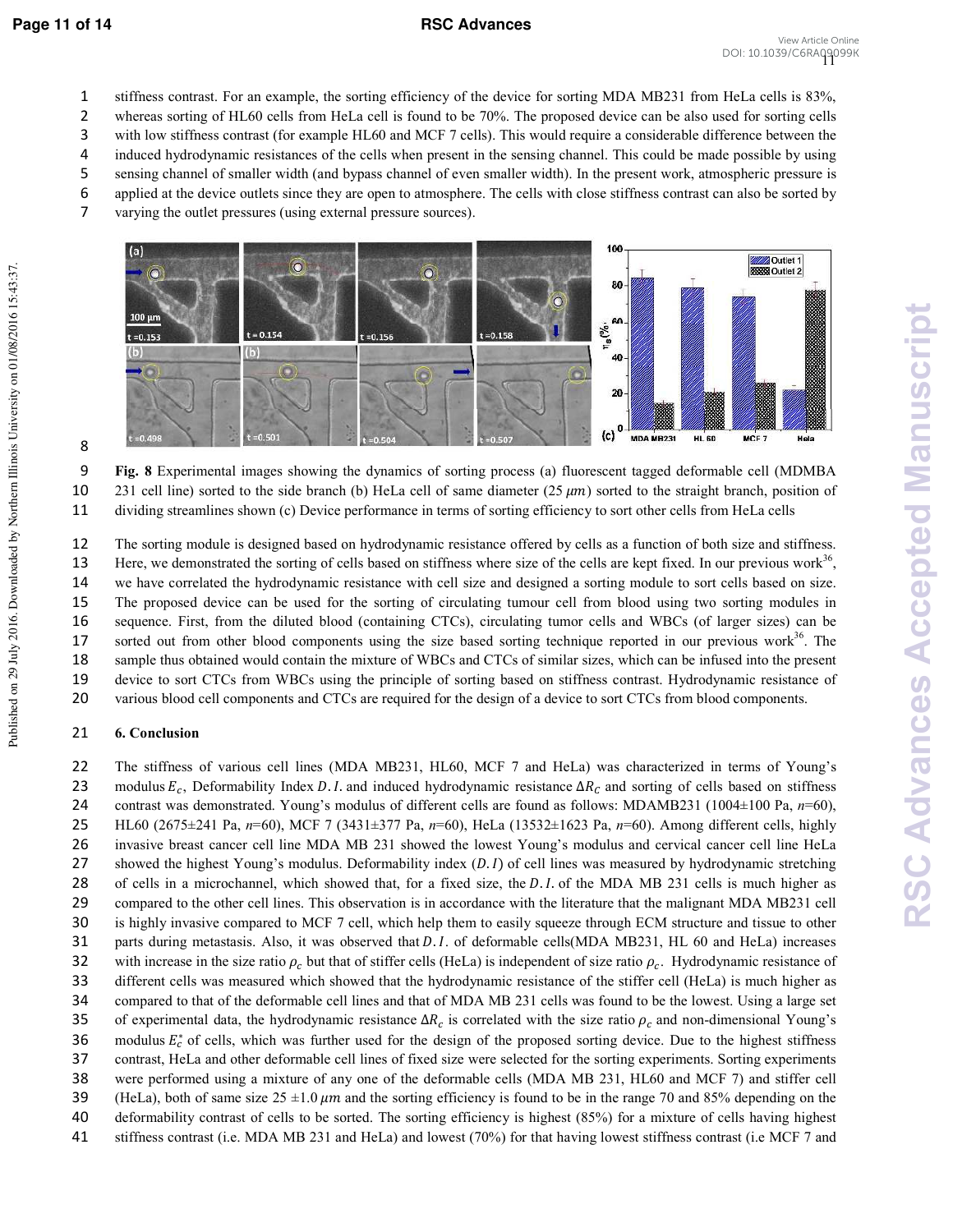2 leukocytes which have distinct size and stiffness values. Sorting of circulating tumor cell (CTC) from blood would be

3 possible by serially connecting a size based sorting device<sup>36</sup> with the stiffness based sorting device reported here, which is

4 left as the future scope of the work.

# 5 Acknowledgements

The authors would like to thank the Department of Biotechnology (DBT), India (BT/PR7276/MED/32/267/2012) and for providing the financial support for the project. We also acknowledge CNNP of IIT Madras for supporting the 8 photolithography work. Author would like to thank Mr. Azhar and Prof. T. Pradeep of the Department of Chemistry, IIT Madras and Witec Instruments, Germany for helping with the AFM measurements.

# 10 **References**

Published on 29 July 2016. Downloaded by Northern Illinois University on 01/08/2016 15:43:37.

Published on 29 July 2016. Downloaded by Northern Illinois University on 01/08/2016 15:43:37

- 11 1 M. Kersaudy-Kerhoas, R. Dhariwal and M. P. Y. Desmulliez, *Nanobiotechnology, IET*, 2008, 2, 1-13.
- 12 2 N. Pamme, *Lab Chip*, 2007, 7, 1644.
- 13 3 P. Sajeesh and A. K. Sen, *Microfluid. Nanofluidics*, 2013, 17, 1-52.
- 14 4 M. Alshareef, M. Nicholas, E. J. Perez, F. Azer, F. Yang, X. Yang and G. Wang, *!*, 2013, **0**, 11803.
- 15 5 R. A. Harouaka, M. Nisic and S. Y. Zheng, *J Lab Autom.*, 2013, 18, 1-24.
- 16 6 S. Suresh, *Acta Biomater.*, 2007, 3, 413-438.
- 17 7 S. Suresh, J. Spatz, J. P. Mills, a Micoulet, M. Dao, C. T. Lim, M. Beil and T. Seufferlein, *Acta Biomater*., 2005, 18  $1, 15-30.$
- 19 8 A. Vaziri and A. Gopinath, *Nat Mater*, 2008, 7, 15–23.
- 20 9 H. A. Cranston, C. W. Boylan, G. L. Carroll, S. P. Sutera, Williamson, I. Y. Gluzman and D. J. Krogstad, *Sci.*, **21** 1984, **223**, 400–403.
- 22 10 J. P. Shelby, J. White, K. Ganesan, P. K. Rathod and D. T. Chiu, *PNAS*, 2003, 100, 14618–14622.
- 23 11 M. Diez-Silva, M. Dao, J. Han, C. T. Lim and S. Suresh, *MRS Bull.*, 2010, 35, 382–388.
- 24 12 J. L. Maciaszek, B. Andemariam and G. Lykotrafitis, *J. Strain Anal. Eng. Des.*, 2011, 46, 368–379.
- 25 13 J. L. Maciaszek and G. Lykotrafitis, *J. Biomech.*, 2011, 44, 657–661.
- 26 14 S. Suresh, J. Spatz, J. P. Mills, A. Micoulet, M. Dao, C. T. Lim, M. Beil and T. Seufferlein, *Acta Biomater*., 2005, 27  $1, 15-30.$
- 28 15 X. Cai, X. Xing, J. Cai, Q. Chen, S. Wu and F. Huang, *Micron*, 2010, 41, 257–262.
- 29 16 O. K. Baskurt, D. Gelmont and H. J. Meiselman, *Am. J. Respir. Crit. Care Med.*, 1998, 157, 421–7.
- 30 17 E. a Corbin, F. Kong, C. T. Lim, W. P. King and R. Bashir, *(#* , 2015, **#**, 839–47.
- 31 18 M. J. Rosenbluth, W. a Lam and D. a Fletcher, *Biophys. J.*, 2006, 90, 2994–3003.
- 32 19 K. Tomankova, P. Kolar, J. Malohlava and H. Kolarova, *Curr. Microsc. Contrib. to Adv. Sci. Technol. (A.* 33 *0 12 &3*, 2012, 549–554.
- 34 20 Y. Zheng, J. Wen, J. Nguyen, M. A. Cachia, C. Wang and Y. Sun, *Sci. Rep.*, 2015, 5, 1–5.
- 35 21 X. Guo, K. Bonin, K. Scarpinato and M. Guthold, *New J. Phys.*, 2014, 16, 105002.
- 36 22 H. W. Hou, Q. S. Li, G. Y. H. Lee, a P. Kumar, C. N. Ong and C. T. Lim, *Biomed. Microdevices*, 2009, 11, 557– 37 64.
- 38 23 S. Byun, S. Son, D. Amodei, N. Cermak, J. Shaw, J. Ho and V. C. Hecht, *PNAS*, 2013, 110, 7580–7585.
- 39 24 R. M. Hochmuth, *J. Biomech.*, 2000, 33, 15–22.
- 40 25 J. L. Alonso and W. H. Goldmann, *Life Sci.*, 2003, **72**, 2553–2560.
- 41 26 Q. S. Li, G. Y. H. Lee, C. N. Ong and C. T. Lim, *Biochem. Biophys. Res. Commun.*, 2008, 374, 609–13.
- 42 27 W. Kim and A. Han, in 14th International Conference on Miniaturized Systems for Chemistry and Life Sciences 3 43  *7* October 2010, Groningen, The Netherlands, 2010, pp. 253-255.
- 44 28 J. S. Dudani, D. R. Gossett, H. T. K. Tse and D. Di Carlo, *Lab Chip*, 2013, 13, 3728–34.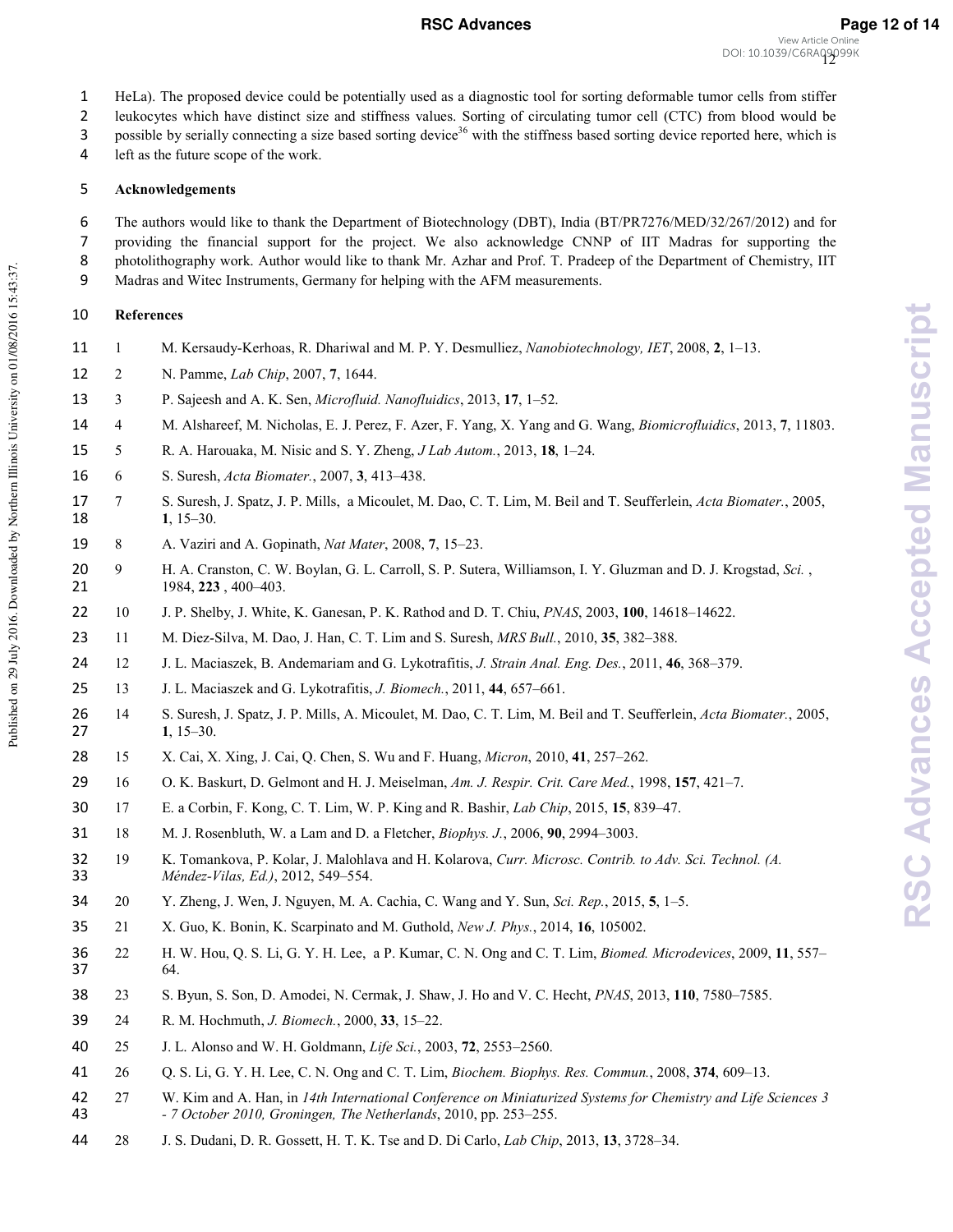# **Page 13 of 14 RSC Advances**

| $\mathbf 1$         | 29 | M. Yamada and M. Seki, <i>Lab Chip</i> , 2005, 5, 1233-1239.                                                                                              |
|---------------------|----|-----------------------------------------------------------------------------------------------------------------------------------------------------------|
| $\overline{2}$      | 30 | J. P. Beech, S. H. Holm, K. Adolfsson and J. O. Tegenfeldt, Lab Chip, 2012, 12, 1048-1051.                                                                |
| 3                   | 31 | H. Amini, W. Lee and D. Di Carlo, Lab Chip, 2014, 14, 2739-61.                                                                                            |
| 4                   | 32 | S. C. Hur, N. K. Henderson-MacLennan, E. R. B. McCabe and D. Di Carlo, Lab Chip, 2011, 11, 912–20.                                                        |
| 5                   | 33 | J. P. Beech, S. H. Holm, K. Adolfsson and J. O. Tegenfeldt, 2012, 1-7.                                                                                    |
| 6                   | 34 | M. Aurelio and C. Ayala, Massachuesetts Institute of Technology, 2013.                                                                                    |
| $\overline{7}$<br>8 | 35 | M. S. Raafat, M. C. Ayala and R. Karnik, in 14th International Conference on Miniaturized Systems for Chemistry<br>and Life Science, 2010, pp. 1826-1828. |
| 9                   | 36 | P. Sajeesh, S. Manasi, M. Doble and a K. Sen, Lab Chip, 2015, 15, 3738–48.                                                                                |
| 10                  | 37 | J. Solon, I. Levental, K. Sengupta, P. C. Georges and P. a Janmey, <i>Biophys. J.</i> , 2007, 93, 4453–61.                                                |
| 11                  | 38 | S. L. Crick and F. C.-P. Yin, <i>Biomech. Model. Mechanobiol.</i> , 2007, 6, 199–210.                                                                     |
| 12                  | 39 | B. Cappella and G. Dietler, Surf. Sci. Rep., 1999, 34, 1–104.                                                                                             |
| 13                  | 40 | R. Benitez and J. E. L. Toca-Herrera, Microsc. Res. Tech., 2014, 77, 947-958.                                                                             |
| 14                  | 41 | H.-J. Butt, B. Cappella and M. Kappl, Surf. Sci. Rep., 2005, 59, 1–152.                                                                                   |
| 15                  | 42 | A. L. Weisenhorn, P. Maivald, H.-J. Butt and P. K. Hansma, <i>Phys. Rev. B</i> , 1992, 45, 226–232.                                                       |
| 16                  | 43 | L. Sirghi, Microsc. Sci. Technol. Appl. Educ., 2010, 4, 433-440.                                                                                          |
| 17                  | 44 | H. Hertz, J. Reine Angew. Math., 1882, 92, 156–171.                                                                                                       |
| 18                  | 45 | P. Sajeesh, M. Doble and A. K. Sen, <i>Biomicrofluidics</i> , 2014, 8, 1–23.                                                                              |
| 19                  | 46 | T. M. Squires and S. R. Quake, Rev. Mod. Phys., 2005, 77, 977-1026.                                                                                       |
| 20                  | 47 | S. E. Cross, Y.-S. Jin, J. Tondre, R. Wong, J. Rao and J. K. Gimzewski, Nanotechnology, 2008, 19, 1–8.                                                    |
| 21                  | 48 | M. Hu, J. Wang, H. Zhao, S. Dong and J. Cai, J. Biomech., 2009, 42, 1513–9.                                                                               |
| 22                  | 49 | W. Xu, R. Mezencev, B. Kim, L. Wang, J. McDonald and T. Sulchek, <i>PLoS One</i> , 2012, 7, 1–12.                                                         |
| 23                  | 50 | M. E. Dokukin, N. V Guz and I. Sokolov, <i>Biophys. J.</i> , 2013, 104, 2123–31.                                                                          |
| 24                  | 51 | M. Nikkhah, J. S. Strobl, R. De Vita and M. Agah, <i>Biomaterials</i> , 2010, 31, 4552–61.                                                                |
| 25                  | 52 | M. Nikkhah, J. S. Strobl, E. M. Schmelz and M. Agah, J. Biomech., 2011, 44, 762-766.                                                                      |
| 26                  | 53 | M. H. Lee, P. H. Wu, J. R. Staunton, R. Ros, G. D. Longmore and D. Wirtz, <i>Biophys. J.</i> , 2012, 102, 2731–2741.                                      |
| 27                  | 54 | J. Ren, S. Yu, N. Gao and Q. Zou, <i>Phys. Rev. E</i> , 2013, 88, 052711.                                                                                 |

- 28 55 K. Tomankova, P. Kolar, J. Malohlava and H. Kolarova, 2012, 549-554.
- 29 56 M. I. Hayashi, K., 2015, **5**, 3.
- 30 57 I. Mey, A. Janshoff, J. Rother and H. No, *Open Biol.*, 2014, 4, 1–7.
- 31